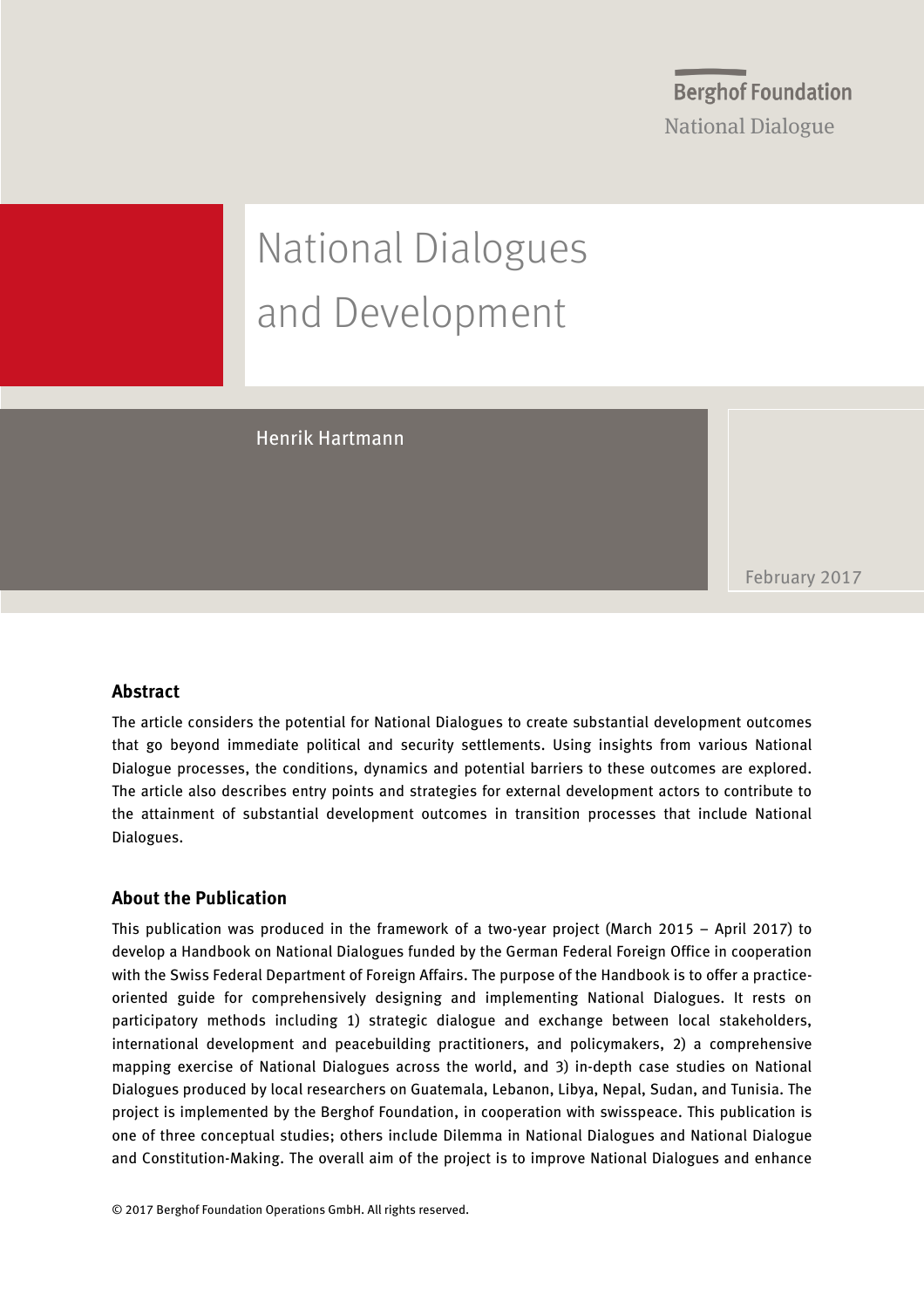the capacities and contributions of conflict parties, local stakeholders and external actors towards their successful implementation.

For further information please contact the programme director Luxshi Vimalarajah, at l.vimalarajah@berghof-foundation.org or the project coordinator Marike Blunck, at M.Blunck@berghoffoundation.org. The National Dialogue Handbook can be accessed online at [www.berghof](http://www.berghof-foundation.org/publications/national-dialogue-handbook)[foundation.org/publications/national-dialogue-handbook.](http://www.berghof-foundation.org/publications/national-dialogue-handbook)

### **About the Author**

Henrik Hartmann is an international development specialist focusing on peace and dialogue, and on development challenges in the context of conflict and fragility. He has worked for UNICEF, the German development agency GIZ, and various NGOs. He holds degrees in Social Science, Conflict Management and Intercultural Communication from Maastricht University and European University Viadrina.

**To cite this publication:**

**Hartmann, Henrik** 2017. National Dialogues and Development. National Dialogue Handbook

Background Paper No. 3. Berlin: Berghof Foundation.

Online at: [www.berghof-foundation.org/publications/national-dialogue-handbook](http://www.berghof-foundation.org/publications/national-dialogue-handbook)

**Disclaimer:**

The views expressed in this publication are those of the authors and do not necessarily reflect the views and opinions of the Berghof Foundation and swisspeace or their project partners.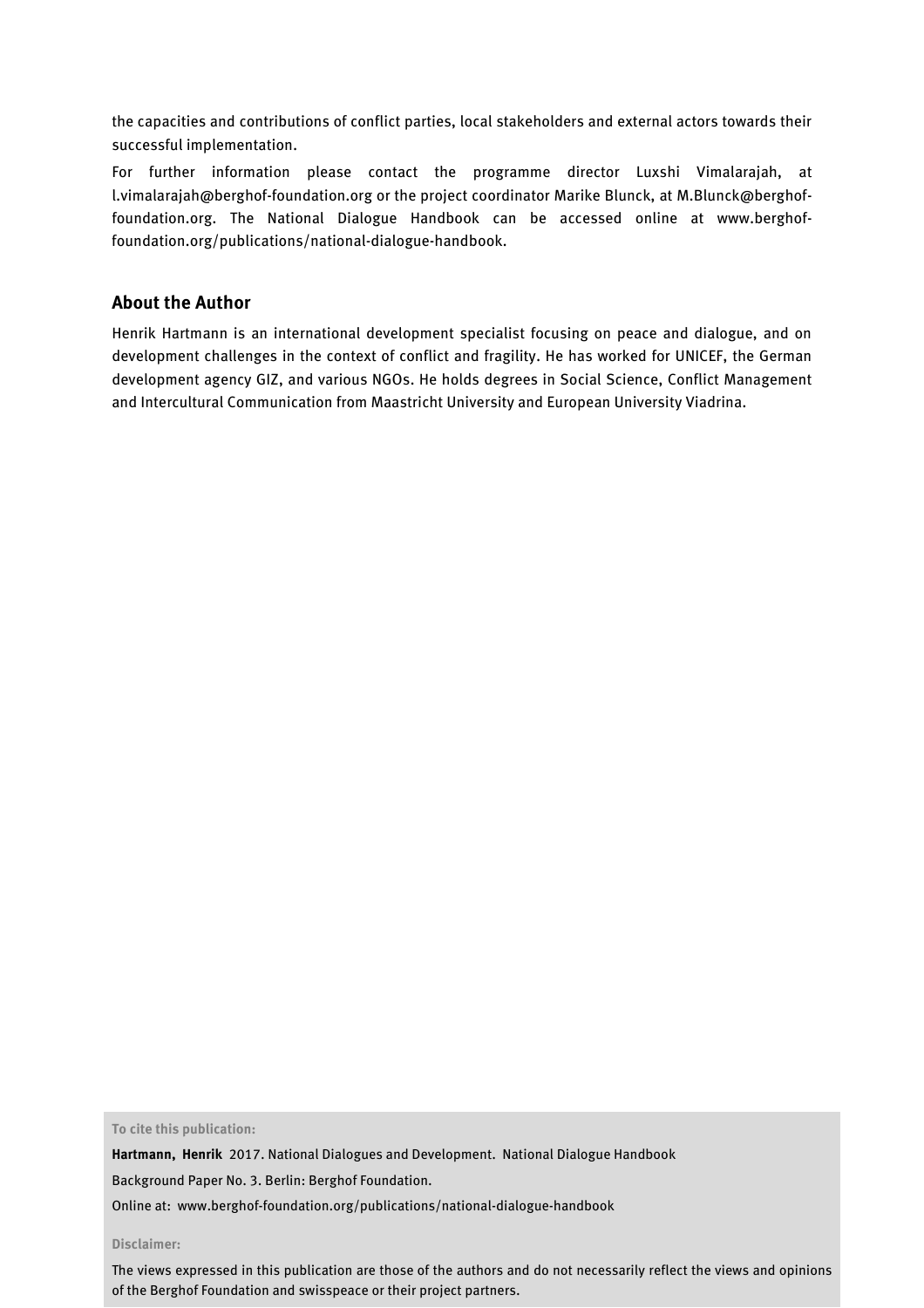### **Table of Content**

|                | Introduction<br>4                                                                                               |                |
|----------------|-----------------------------------------------------------------------------------------------------------------|----------------|
| $\mathbf{1}$   | National Dialogues as Political Settlements: A Development Perspective                                          | 4              |
|                | 1.1 The development outcomes of political settlements                                                           | 5              |
|                | 1.2 Responding to state fragility                                                                               | 6              |
| $\overline{2}$ | <b>Development Issues and National Dialogues</b>                                                                | 6              |
|                | 2.1 The relevance - and difficulty - of including development issues in National Dialogue<br>processes          | $\overline{7}$ |
|                | 2.1.1 Balancing power brokerage and development concerns                                                        | $\overline{7}$ |
|                | 2.1.2 High stakes and tight deadlines                                                                           | 9              |
|                | 2.1.3 Elite demands that stand in opposition to development priorities                                          | 9              |
|                | 2.2 Facilitating factors for the inclusion of socio-economic development issues in National<br><b>Dialogues</b> | 10             |
|                | 2.2.1 Civil society, interest groups and political movements                                                    | 10             |
|                | 2.2.2 Political contestation of development issues                                                              | 10             |
|                | 2.2.3 Inclusion of broader constituency groups (especially youth, women)                                        | 11             |
|                | 2.3 Managing realistic expectations about peace dividends and long-term development<br>outcomes                 | 12             |
| 3              | <b>External Development Actors and National Dialogues</b>                                                       | 13             |
|                | 3.1 Motivations and strategies of external development actors                                                   | 13             |
|                | 3.1.1 Changes in development discourse and practice                                                             | 14             |
|                | 3.1.2 Utilising windows of opportunities                                                                        | 14             |
|                |                                                                                                                 |                |
|                | 3.1.3 Geostrategic interests                                                                                    | 14             |
|                | 3.2 External actors' contributions to National Dialogue processes                                               | 15             |
|                | 3.2.1 Incentives for dialogue                                                                                   | 16             |
|                | 3.2.2 Alignment with national development priorities                                                            | 16             |
|                | 3.2.3 Technical expertise, evidence-based policy support with a focus on development 17                         |                |
|                | 3.2.4 Process funding                                                                                           | 18             |
|                | 3.2.5 Support for peace and dialogue infrastructures                                                            | 19             |
|                | 3.2.6 Fragility and needs assessments                                                                           | 19             |
|                | 3.2.7 Multi-donor trust funds                                                                                   | 20             |
|                | 3.2.8 Long-term focus on trust-building measures and reconciliation                                             | 21             |
| 4              | <b>Concluding Remarks</b>                                                                                       | 21             |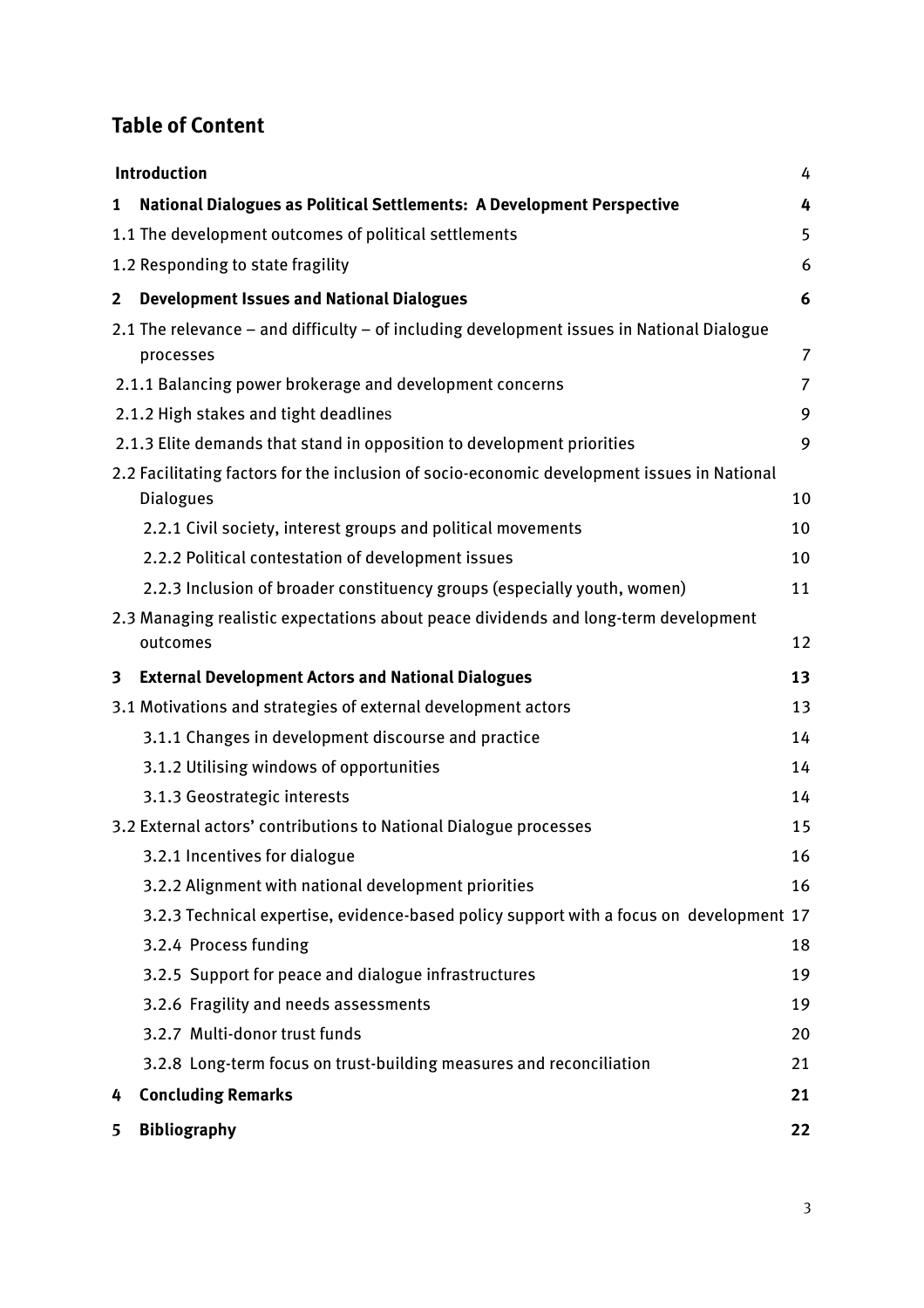### Introduction[1](#page-3-0)

 $\overline{a}$ 

Recent National Dialogues have often taken place in the context of political upheavals that were caused by socio-economic grievances. Issues such as a lack of economic opportunities, unemployment, corruption or the unequal distribution of wealth and resources contributed to frustrations, which ultimately led to far-reaching regime change and political transition. There is thus an obvious link between the context in which National Dialogues operate and questions of human development. The present article looks at National Dialogues through a development lens, which goes beyond the political power brokerage within National Dialogues. Instead, it considers their wider consequences for the transition into new political settlements, which may create peace dividends for the population at large.

There are two main questions that the article will attempt to answer. Firstly, how are National Dialogues related to development? This question focuses on how development issues are negotiated in or around National Dialogues, how National Dialogues affect the subsequent development of a society, and under which conditions National Dialogues can create peace dividends and sustainable political settlements. Secondly, what contributions can external development actors make in relation to National Dialogues and their subsequent implementation? Here, the focus is on experiences, standards and good practice, as well as the challenges, trade-offs and dilemmas, which may inform the choices of external development actors in the context of National Dialogues. These questions will be discussed in the two main sections of the article, which follow a brief contextualisation of National Dialogues in the development discourse.

In order to illustrate its core arguments, the article will use examples from recent and past transition processes that featured National Dialogues, including Myanmar (2013-present), Lebanon (2007-present), Mali (present and 1991-1993), Tunisia (2011-2014), Yemen (2012-2014), Nepal (2005- 2010) and South Africa (1991-1996). As the article draws lessons from each of these cases that may be useful in other situations, it is important to acknowledge that each political context presents its protagonists with unique challenges and there are limits to the degree to which insights from one case can be transferred to other contexts. Development actors must understand the socio-political background and engage flexibly and adaptably with the context in which they operate if they are to be effective in supporting National Dialogues and the wider political transitions surrounding them.

# 1 National Dialogues as Political Settlements: A Development Perspective

National dialogues represent a means to establish a new political settlement during a phase of transition. Political settlements are essentially agreements forged between the major stakeholders within a society on the organisation of political and economic power and the allocation of resources. They include institutions such as peace agreements, systems of governance, electoral processes and market regulations (Laws and Leftwich 2014). In a fragile or post-conflict environment, political settlements are crucial to consolidate primacy of politics as the non-violent means to deal with conflicts

<span id="page-3-0"></span><sup>1</sup> The author would like to thank Andries Odendaal, Anne-Lise Klausen and Wolfram Zunzer for helpful comments and suggestions in the drafting of this article.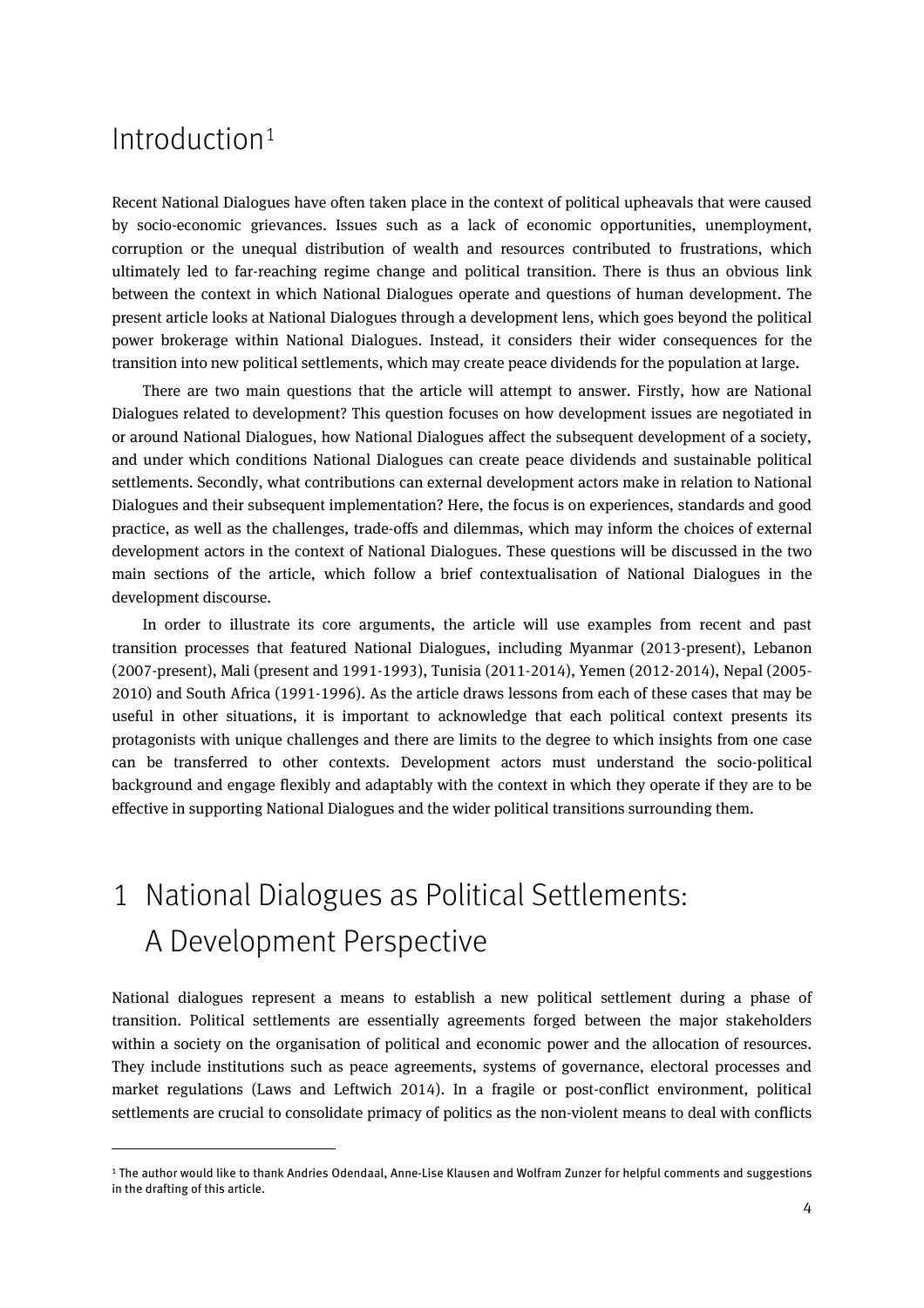over interests, ideology and power. The type of political settlement that a society crafts in the aftermath of crises or during political transitions creates powerful path dependencies for the way in which it subsequently develops. Particularly in fragile and post conflict settings, it is essential that a political settlement be inclusive of the relevant players at the right time to be sustainable (Kelsall 2016).

### **1.1 The development outcomes of political settlements**

The politics of political settlements becomes a relevant development issue when looking beyond power brokerage between elites and considering the dividends of peace for the population at large that a settlement creates. Peace dividends in post-conflict settings are generally considered to include political and security dimensions, socio-economic development and reconciliation and justice:

- $\equiv$ Political frameworks and capable institutions enable citizens' access to law and the provision of key basic services
- $\equiv$  Functional security institutions enable the rule of law to be upheld and ensure the protection of human security
- $\equiv$  Rebuilding socio-economic foundations is the key to addressing structural violence and exclusion, and to enhancing a society's capacity to prevent violence.
- $\equiv$  Reconciliation and justice have the potential to heal the trauma of conflict and to reconnect society for a forward-looking social contract

(OECD DAC 2008; Smith 2004)

The relevant question for National Dialogues from a development perspective is how to move towards a complete materialisation of those deeper development outcomes. All too often, political settlements focus on formal political and security reforms between elites, stopping short of outcomes such as state restructuring, socio-cultural relations, resource distribution, political culture, or transitional justice. Exclusionary political settlements that do not contain these types of peace dividends lack legitimacy and provide a fertile



Outcome inclusivity of political settlement (Dudouet and Lundström

ground for a relapse into conflict. Attaining a deeper inclusivity of development outcomes requires effective mechanisms for implementation and continued dialogue, financial and technical capacities to implement agreed reforms, the political will, cooperation and consensus of elites, and support from international actors. Outcome inclusivity will be reflected in how representative state institutions are of the structure of society and how responsive agreements and legislation are to the equitable distribution of rights and entitlements across groups within society (Dudouet and Lundström 2016).

National dialogues represent a particular form of political settlement with regard to development outcomes and peace dividends. In their ideal form, they aim less at the signing of agreements but rather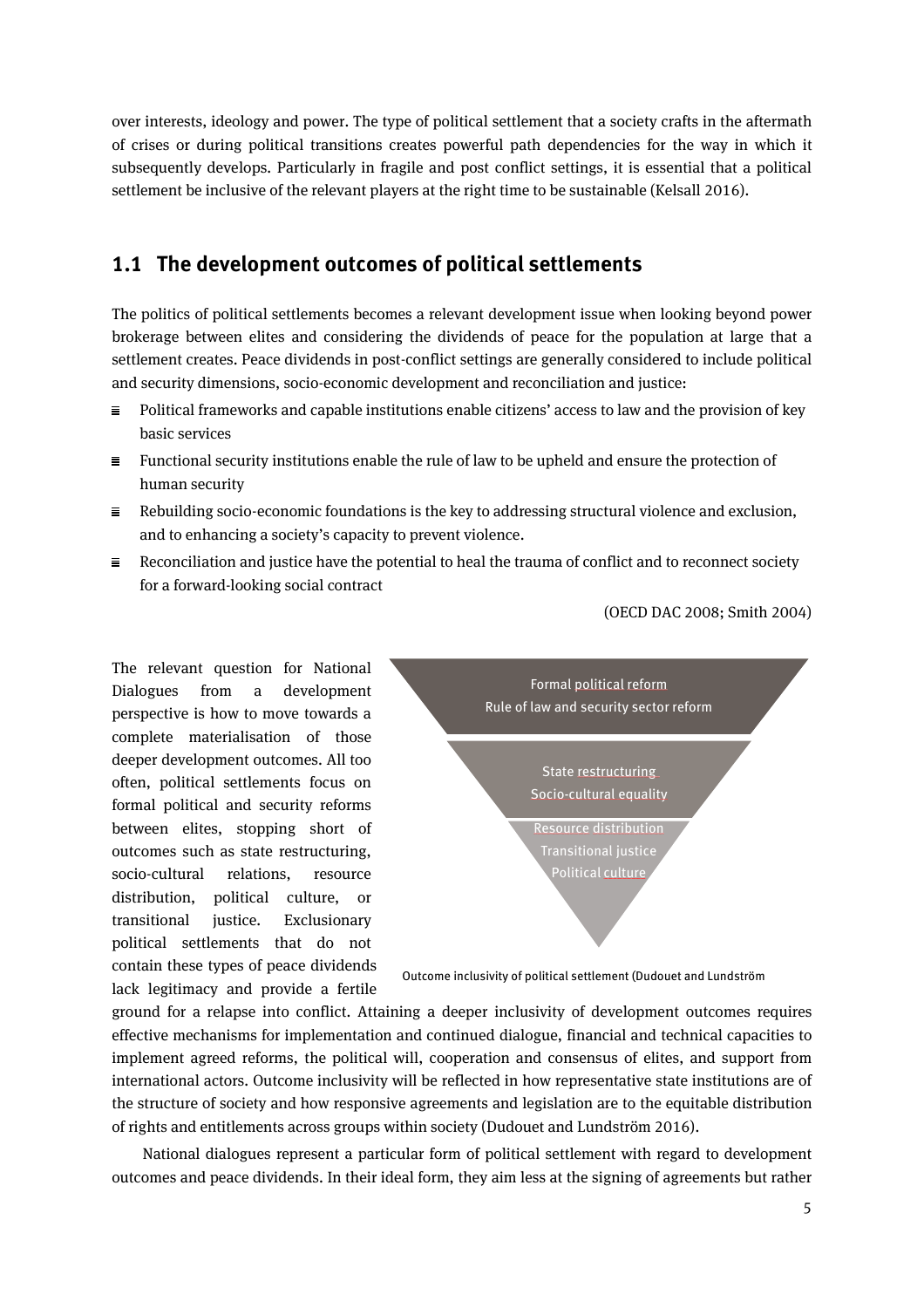at an environment for long-term stability and improved relationships between the major actors on issues of common national interest. Authentic National Dialogues have the potential to address the root causes of conflict and to facilitate fundamental change (Siebert 2016).

### **1.2 Responding to state fragility**

National dialogues as a mechanism for crisis management and consensus-building are initiated predominantly in socio-political contexts that are characterised by fragility, violence and rapid transformation. In many cases, National Dialogues take place in authoritarian states on the onset of social change (Heibach 2011). Fragile states are often trapped in a vicious cycle of political instability and underdevelopment. Whereas governments usually strive to curb social exclusion and to provide equal protection before the law, governments in deeply divided societies tend to exacerbate exclusion. The key to overcoming exclusion and fragility, therefore, is to foster a shared sense of identity, built on robust institutions that serve people equitably. Transitions, sparked by the end of a conflict or other critical junctures, offer the best opportunities to break the cycle of fragility and poverty. They may introduce policy innovations in the form of better political frameworks, more inclusive social dynamics or better institutions (Kaplan 2015).

Improving the capacity of state institutions has been at the heart of development efforts in response to state fragility. Purely technical approaches to institution-building, however, potentially miss some important drivers of fragility that are political in nature, e.g. rent-seeking behaviour, factionalism, hybrid governance systems, or groups that have the desire to resist state power or even fight the state (Carayannis et al. 2014; Denney and Barron 2015). Good development approaches need to come to grips with these realities. This involves understanding interests aligned for and against a specific policy, gaining an overview of historical legacies and current realities, and the ability to identify those individuals and groups well placed to bring about positive, incremental, change. In short, it requires working with political settlements rather than outside of them (Leftwich 2011).

# 2 Development Issues and National Dialogues

The previous section established that National Dialogues, in their ideal form, have the potential to establish an environment for long-term stability and consensus on issues of common national interest, which may address the root causes of conflict and facilitate fundamental change. However, National Dialogues rarely exist in their ideal form, and participants have to make important choices that have repercussions for the political transition and the peace dividends that a political settlement can provide. These choices include trade-offs that determine how inclusive, coherent, timely – and ultimately, how sustainable – the political settlement is that they create.

Many National Dialogue structures contain commissions, 'tables' or working groups for development issues. In Yemen, nine working groups prepared the decisions on substantive issues for a vote in the plenary meeting. While some working groups focused on the most pressing political issues, others dealt with development, rights and freedoms, transitional justice, good governance and independent institutions (Hassan and Eshaq 2014). The eight thematic committees for the Panglong conference in Myanmar include committees on economic development and reform, humanitarian aid and relief, national reconciliation, and judicial reform / public security / access to justice (Yawnghwe 2014). The National Peace Convention in South Africa in 1991 focused mainly on codes of conduct for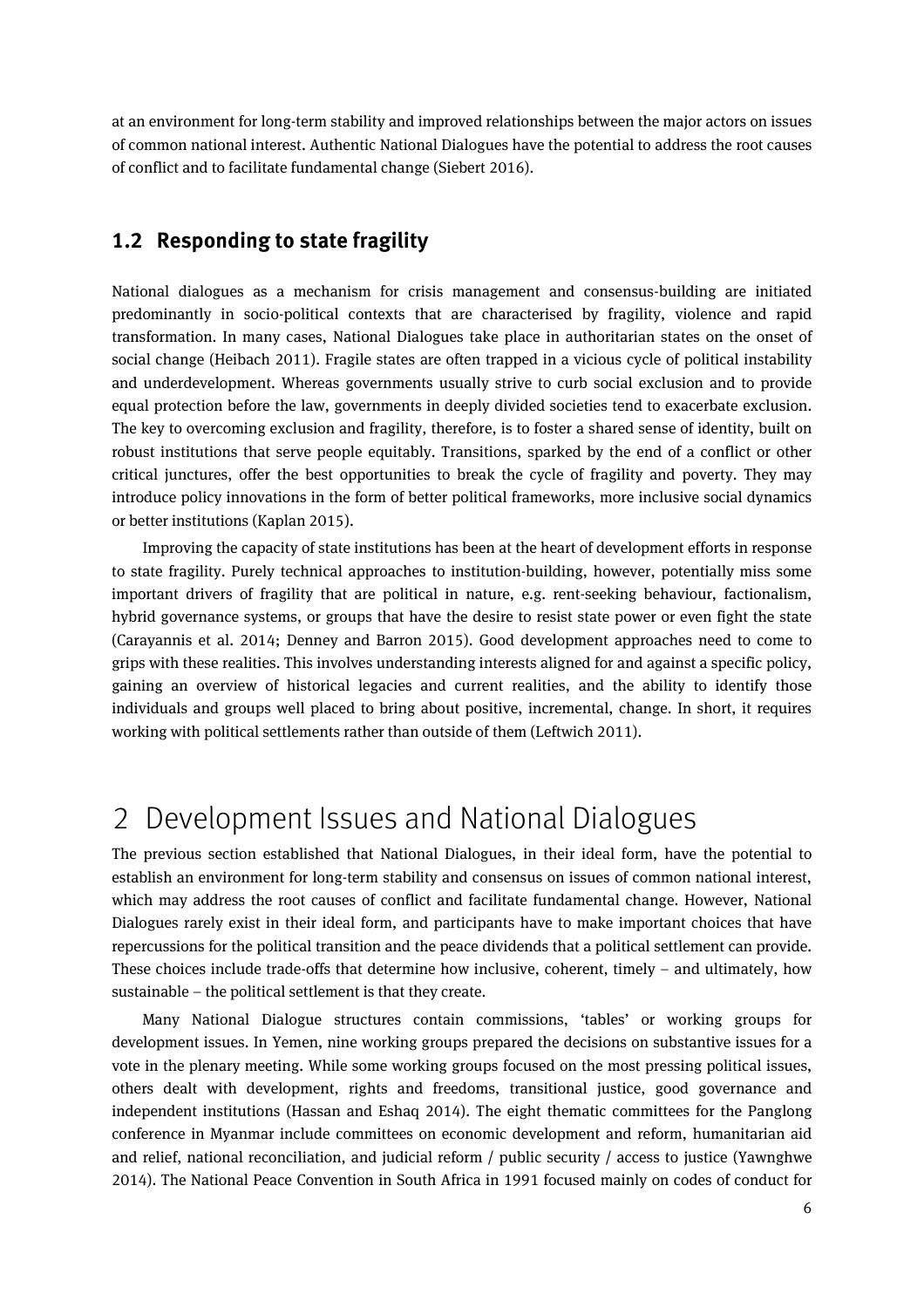political parties, security forces and the media, but it also had a working group on socio-economic development. The consequent peace accord contained a chapter with measures to facilitate socioeconomic reconstruction and development, although these measures were kept vague and the theme disappeared from subsequent rounds of negotiation (Eloff 2015). Other National Dialogues, such as Tunisia's, made no provision for discussion of development issues. These examples show that the formal inclusion of development issues varies widely. While some National Dialogues preclude development discussions altogether, others dedicate several working groups to socio-economic and governance matters. The formal inclusion of these issues does not, however, say much about their relevance in the process and the efforts for implementation.

This section will look at how development issues are negotiated in National Dialogues as root causes of conflict and in terms of potential peace dividends. It will consider early entry points for development issues in National Dialogues, barriers that may prevent a focus on development issues, and facilitating factors that may guarantee or at least aid their inclusion

### **2.1 The relevance – and difficulty – of including development issues in National Dialogue processes**

The inclusion of development issues in National Dialogues opens up opportunities to discuss long-term perspectives and peace dividends, which enhances the legitimacy of National Dialogues for the wider population. The quality of development outcomes that are associated with National Dialogues may create the eventual tipping points for the success or failure of a National Dialogue process, as the example of Yemen shows. In the wake of the National Dialogue in Yemen in mid-2014, the transitional government decided to lift existing fuel subsidies, amounting to around USD 3 billion, i.e. one third of the state's revenues, in an effort to reduce the budget deficit and conclude negotiations on an IMF loan. This decision had an adverse effect on socio-economic conditions and hence on the transitional arrangement and the National Dialogue process as a whole. It allowed the Houthi insurgent opposition to mobilise large demonstrations for a reinstatement of the fuel subsidies and against the transitional government. Although the Houthi movement at the time did not represent the majority of Yemeni society, it was able to capitalise on the popular discontent. The Houthis took over the Yemeni capital Sana'a and consequently forced President Hadi to flee the country, leading to a violent escalation of the conflict and the collapse of the agreements reached in the National Dialogue Conference (Hamidi 2015).

The events in Yemen demonstrate the importance of quick impacts and visible peace dividends for the success of National Dialogues. This goes to show the relevance of considering development issues early on in National Dialogue processes. Yet this justified case for an inclusion of development issues is often compromised by pragmatic considerations, such as time pressure or elite demands. At times, the inclusion of development issues also creates trade-offs for the process of a National Dialogue itself by increasing the number of topics on the agenda and the need for coordination between stakeholders.

### **2.1.1 Balancing power brokerage and development concerns**

The National Dialogue Conference in Yemen was highly inclusive, involving more than 500 delegates including an unprecedented number of young people, women and civil society activists. In total, the conference yielded 1,800 recommendations on a wide range of topics. However, the National Dialogue eventually did not succeed in working though the major political roadblocks facing the country,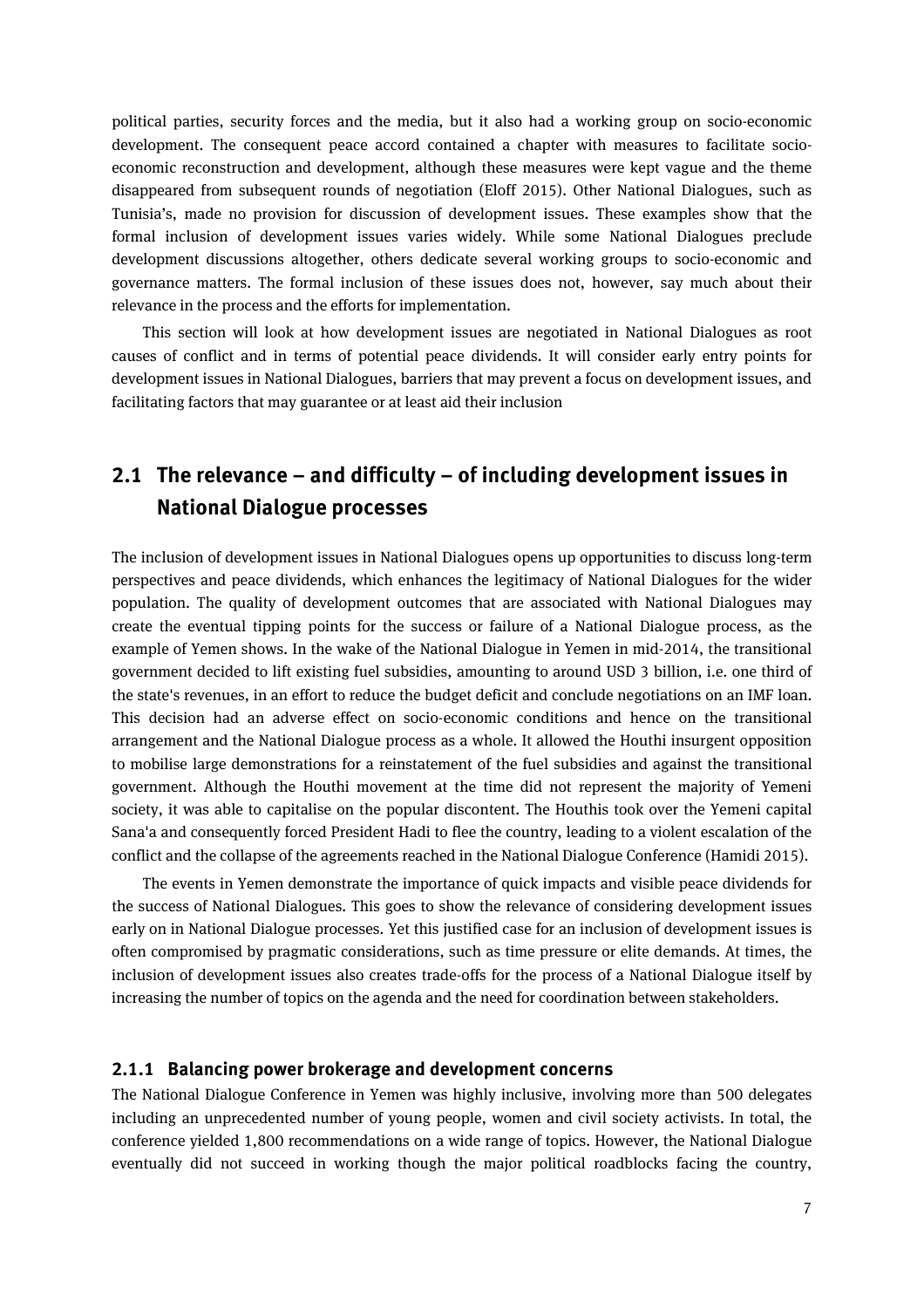especially in relation to the political status of southern Yemen and the fragile balance between Yemen's main political parties. It has been suggested that the all-inclusive and public nature of the conference ran counter to the resolution of key political questions, which would have required a discussion by smaller groups of the right political actors (Gaston 2014). The lesson from the Yemen experience is that the 'when' and 'how' matter when it comes to balancing political power-brokering with decision-making on long-term development concerns. The latter may require a different format for discussions than negotiations on core political and security concerns. This can be realised through an adequate structuring of National Dialogue proceedings so that they offer flexibility and a variety of discussion formats and levels of inclusion. In the National Dialogue process in South Africa, this dilemma was resolved through the principle of 'sufficient consensus'. It stipulated that any decision that could not achieve a full consensus in the multi-party negotiation forum would move forward as long as the main parties which had primary interests, or could exert a substantive veto, agreed (Graham 2014).

The balancing act between political power brokerage and development considerations can also succeed if development issues find suitable alternative fora for decision-making outside formal National Dialogue proceedings. This may include strategies of mandating and sequencing. Development issues can be mandated from the main negotiation forum to related decision-making or consultative bodies which are part of the infrastructure for peace and dialogue. The Nepal Transition to Peace Institute is an informal Track 1.5 initiative developed by the Ministry for Peace and Reconstruction and the major political stakeholders in the country. Its mandate is to maintain a high-level dialogue between the major political parties and representatives of civil society. In Lebanon, the Common Space Initiative was established as a permanent knowledge-based dialogue structure to address root causes and advise the formal National Dialogue process. Sequencing refers to the referral of decision-making on matters of national development to newly established structures after the emergence of a political settlement. In South Africa, the vital issues of economic reconstruction and social inclusion of previously excluded groups, which had fallen out of the National Dialogue process, were picked up by the office of the President after the establishment of a government of national unity, which set up a reconstruction and development programme.

The figure below illustrates the possible entry points for development issues in the process of political transition and National Dialogue. Ideally, relevant development issues and the policy choices that they require will be taken up during informal discussions or pre-negotiations at the beginning of a political transition. Relevant stakeholders can then decide if these issues should enter the National Dialogue, be mandated to support structures or sequenced to different stages of the transition process. Discussions of development issues within National Dialogue proceedings can take the form of specific commissions or working groups, which present resolutions for approval. Mandating requires the existence or establishment of viable peace and dialogue support structures. If participants agree that the decision-making power on development issues should rest within the new political settlement, they would be taken up by political principals or mandated to the administrative level.



Entry points for development issues in the processes of political transition and National Dialogue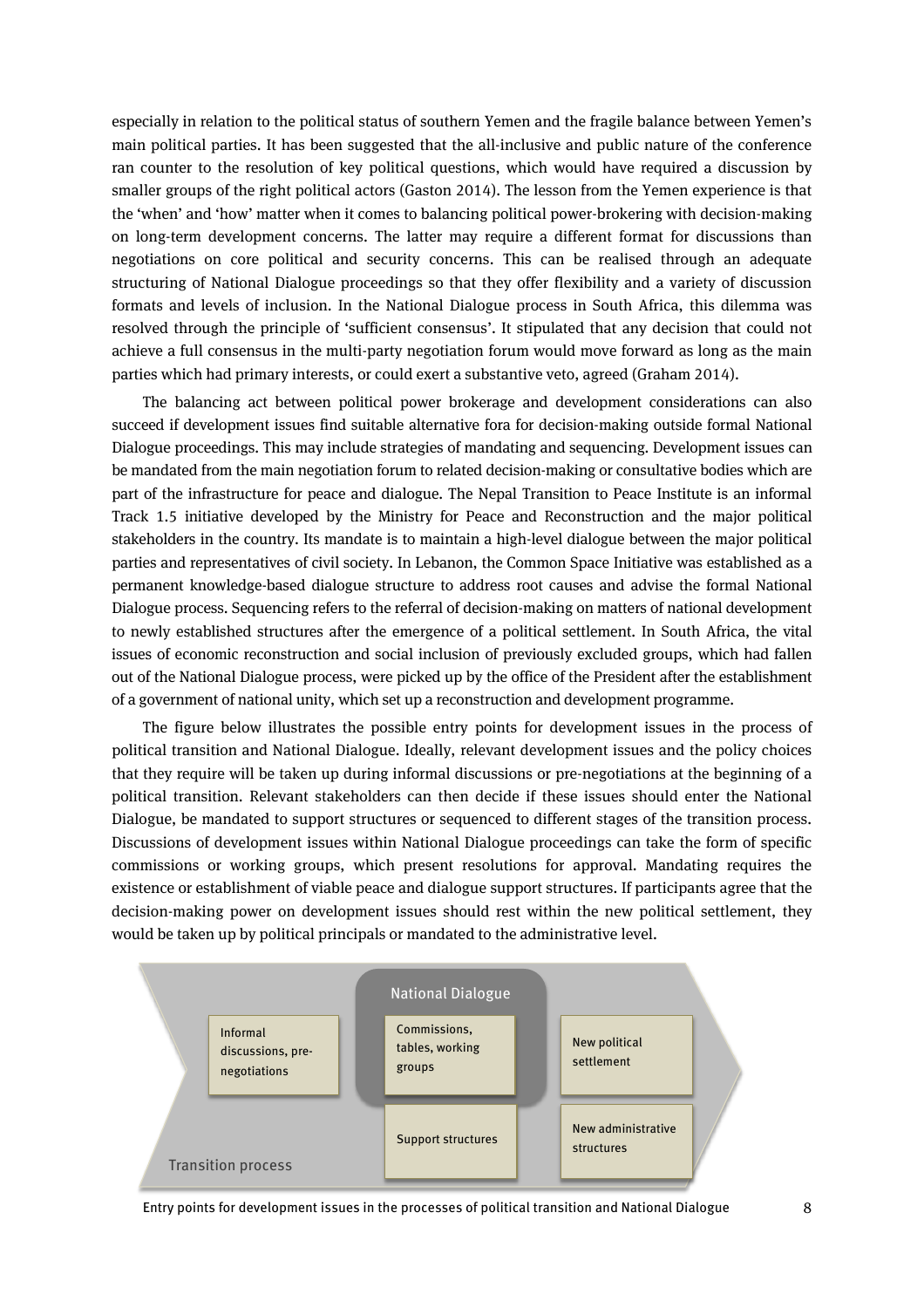### **2.1.2 High stakes and tight deadlines**

In Tunisia in 2013, a quartet of unions, employers, lawyers and human rights advocates stepped up to facilitate a National Dialogue between the country's divided political elites. At the time, the country had experienced months of deadlock in the transition process from authoritarian rule, and instability and political violence were looming over the process. Although socio-economic grievances such as unemployment and inequality had sparked the civic protest at the start of the transition process, the quartet decided on a narrow focus for the National Dialogue, which would include only a resolution of the outstanding constitutional questions and a decision on the formation of a new government. In particular the unions, which were the largest group within the quartet, were sympathetic to a social change agenda. However, in the heated and volatile situation, none of the quartet members saw it as feasible to add socioeconomic issues to the agenda, which was left for the future government to address (Claes 2016).

The case of Tunisia shows how difficult it is to include development issues in National Dialogue process that go beyond power brokerage. National dialogues operate in a context of violent conflict, post-war or fundamental transitions. Where stakes are high and time is precious, participants tend to focus on fundamental decisions about political and security provisions. Peace agreement can only carry 'what the traffic can bear'. Sometimes, negotiators have to decide that key issues will be left undecided in the interest of reaching an agreement (Yvon 2009). Comparative research on peace agreements has shown that they generally emphasise issues of security and political power over provisions for socioeconomic development, governance, human rights and reconciliation. More recent peace agreements tend to include more development provisions compared to earlier ones. They increasingly make reference to issues such as reconstruction of infrastructure as well as to macro-economic policies and frameworks. This indicates a gradual increase in peacemakers' awareness of the relevance of peace dividends (Suhrke and Wimpelmann 2007).

### **2.1.3 Elite demands that stand in opposition to development priorities**

The politics of peacemaking on the one hand and the requirements for human development on the other place competing demands on National Dialogue processes. A political settlement requires trade-offs between the reduction of absolute poverty and the specific demands voiced by aggrieved groups. Furthermore, groups that hold political, military or economic power may demand a disproportionate share of peace dividends in exchange for their consent, which may lead to higher inequality and counteract development goals (Addison et al. 2015).

Such elite clauses are a common feature in many National Dialogue processes. In South African transition process, the multi-party negotiation forum agreed on security guarantees for the old apartheid rulers. Popularly known as 'sunset clauses', they included provisions for a government of national unity over a period of five years and employment safeguards for civil servants and security personnel during the transition period (Odendaal 2014). In Myanmar, many ceasefire agreements between the government and armed ethnic groups prior to the National Dialogue were secretive 'gentlemen's agreements'. They granted special economic privileges to armed groups, which were often used to trade in illicit drugs. This led to protests by ethnic civil society, which demanded a viable political settlement instead of economic privileges (Yawnghwe 2014).

The example of Myanmar shows how the discussion of socio-economic issues in National Dialogues can be sensitive because they touch upon strategic interests of participant groups. In resource-rich countries in particular, attempts by National Dialogue proceedings to set out fundamental principles for resource management have often met with less than optimal outcomes (Ministry for Foreign Affairs of Finland 2014, 270).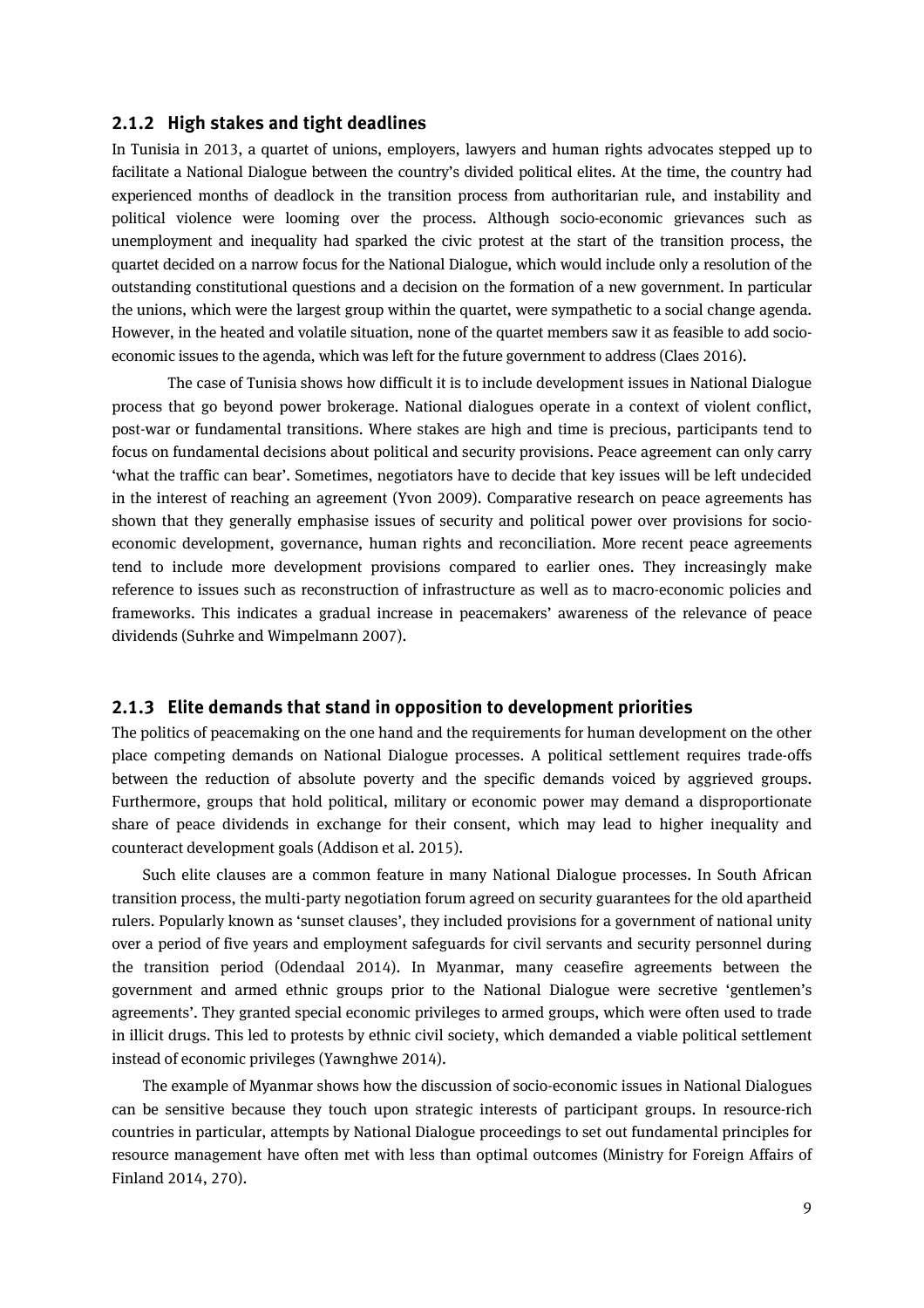### **2.2 Facilitating factors for the inclusion of socio-economic development issues in National Dialogues**

How do development issues enter National Dialogues? While elites usually focus on the bargaining for political power, questions of peace dividends and development are more likely to find advocates from the wider society who are able to make their views heard. These are mostly civil society actors, interest groups or specific constituencies. Beyond that, there are cases where external actors are also able to lobby elites for a development-oriented agenda (see next section).

### **2.2.1 Civil society, interest groups and political movements**

In South Africa, a coalition of civil society groups was instrumental in the initiation of multi-party negotiations for a political settlement after apartheid. When initial talks between the apartheid government and the liberation movement ANC began in 1990, the atmosphere was filled with tension, suspicion, and mutual blame for ongoing violence. The ANC, entering the negotiations after years of banning, exile and armed struggle, received negotiation support from the United Democratic Front, a collection of labour unions and community organisations. In this context, the South African Council of Churches issued a declaration that denounced the apartheid system, calling for a democratic constitution and a more equitable distribution of wealth. A loose group of progressive business leaders formed the Consultative Business Movement, which called for an end to violence and a democratic transition to prevent a collapse of the economy. Together, churches, business leaders and labour unions engaged in intensive shuttle mediation and eventually reached the agreement of the political parties for a National Peace Convention that would focus on the cornerstones of a political transition, including measures for political and security reform, prevention of violence, reconstruction and development, and transitional justice (Eloff 2015).

The South African case shows the potential of civil society organisations as torchbearers for a political settlement that contains a viable war-to-peace transition and a strong focus on peace dividends such as socio-economic reconstruction, transitional justice and violence prevention, which would benefit society at large. Unfortunately, the South African transition was still to suffer a number of setbacks. When political settlement was finally reached after tense multi-party negotiations, many of the development-oriented provisions had to give way – as occurred in subsequent National Dialogue processes in other countries such as Tunisia.

### **2.2.2 Political contestation of development issues**

The political transition in Nepal demonstrated how political movements – in this case the Maoists – were able to bring issues of social exclusion and socio-economic inequalities to the table in a National Dialogue. At the same time, the case shows that questions of development can become deeply contested and politicised. The Maoists fought a ten-year civil war to end monarchy in Nepal, mobilising support from economically and socially disadvantaged groups. The signing of a peace agreement, national allparty talks and the establishment of a Constituent Assembly elevated social inclusion to an issue of overarching importance for society as a whole. The Maoists, who emerged as the strongest party in the Constituent Assembly, were able to devise a national development plan that was committed to social inclusion by reducing disparities, promoting justice and fulfilling basic needs. However, the Maoists' advocacy for disadvantaged groups led to antagonism and resistance from traditionally privileged parts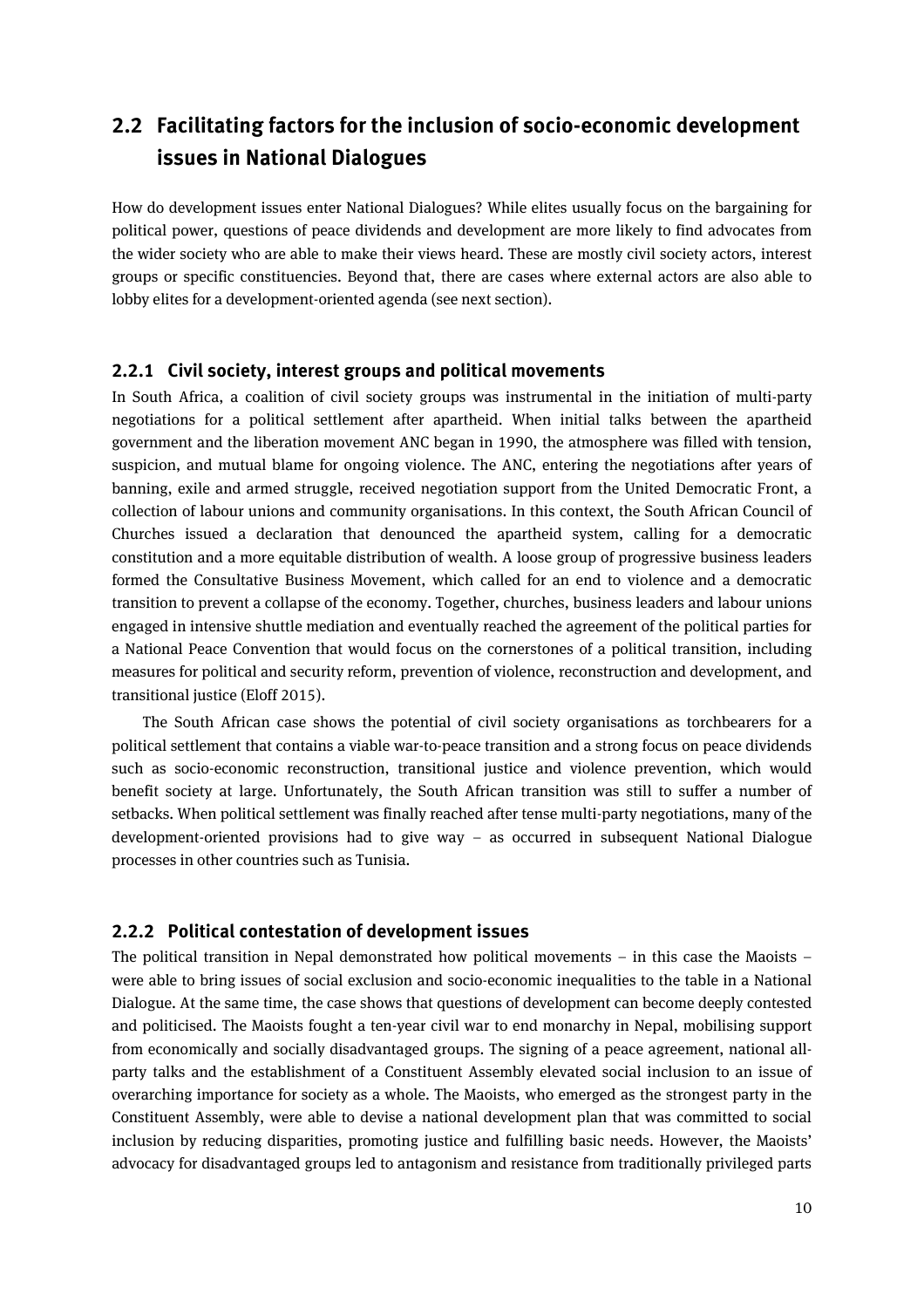of society, who support exclusionary practices such as the caste system which prevail in contemporary Nepal. The success of the Maoists and the consequent backlash created a division within society to the detriment of a political settlement (Drucza 2016; Sapkota 2016).

The current political transition process in Mali provides another example of the differing perspectives on development priorities in the context of a National Dialogue. The overthrow of long-time president Amadou Toumani Touré in 2012 went alongside a Tuareg rebellion in the north of Mali and enduring public frustration with high levels of corruption, poverty and insecurity (Wing 2013). The government of Mali set up a Ministry for Dialogue and Reconciliation, tasked with convening a *Conférence d'Entente Nationale* to resolve the country's most pressing issues. However, views on exactly what issues are to be discussed in the upcoming National Dialogue differ between government and civil society. The government is intent on negotiating primarily the 'northern issue' of the Azawad region as a political and security challenge for the country. In contrast, civil society leaders see the conference as a unique opportunity to rebuild the state and to address development issues that impact the whole of Mali, including corruption, governance weaknesses, unemployment and poverty. Civil society organisations therefore advocate for locally-led citizen consultations that will set the agenda for the National Dialogue. How these differences are reconciled in the planning stage of the process will determine the nature of the dialogue and likely the future political settlement (Kante 2016).

### **2.2.3 Inclusion of broader constituency groups (especially youth, women)**

The National Dialogue Conference in Yemen made efforts to include participants beyond the political power centres, particularly through the inclusion of women, who had traditionally been excluded from political decision-making, and young people, who had been the most active members of the protest movement. The conference allocated 20 per cent of seats to youth delegates and 30 per cent to women. Naturally, neither women nor young people could be considered homogeneous groups. They consisted of independent individuals and party supporters with different political orientations. Even so, they were able to engage in strong advocacy for civic freedoms, which are rarely considered by the political class. This had the potential to shift the agenda and the tenor of discussion on some of the issues tabled. While the central political bargain was still negotiated by small groups of core political actors, many of the recommendations from the National Dialogue conference touched upon the war-to- peace transition and wider considerations of development, civil rights, provisions for female participation in government and security sector reform (Gaston 2014; Hassan and Eshaq 2014).

#### **Types of development aid (OECD 2016)**

**Budget support:** A transfer of resources from an external financing agency to the recipient government's budget (non-earmarked or sector-specific).

**Core contributions and pooled programmes and funds:** Contributions to the work of multilateral institutions or NGOs as well as pooled funding between multiple donors, usually with clearly defined sectoral, thematic or geographic focus.

**Project type interventions:** A set of interventions, agreed with the partner country, to reach specific objectives/outcomes within a defined time frame, budget and geographical area.

**Experts and technical assistance:** The provision of know-how by sending experts and conducting training and research.

**Other types:** Such as scholarships and student costs, debt relief, administrative costs, development awareness and support to refugees.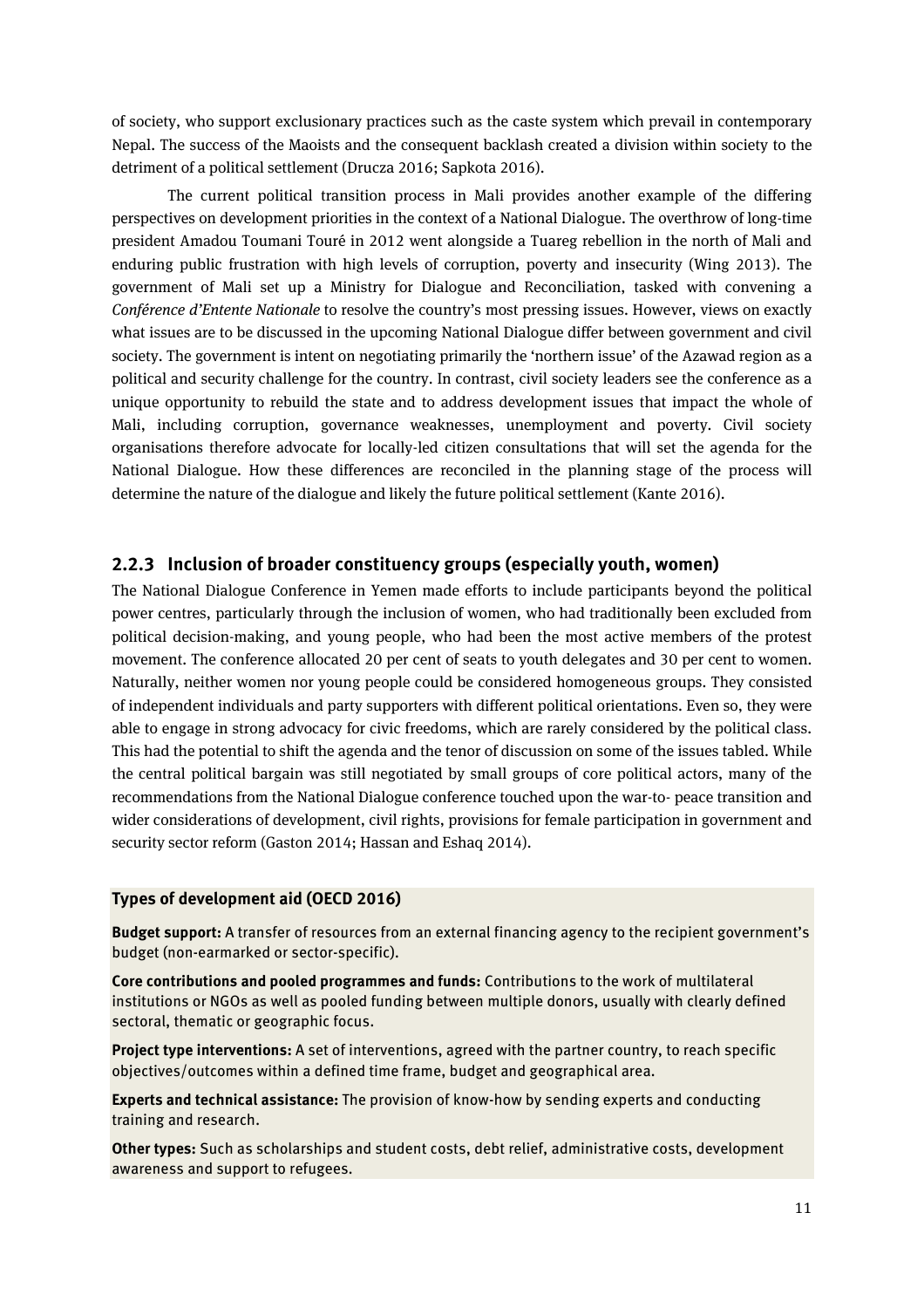### **2.3 Managing realistic expectations about peace dividends and longterm development outcomes**

An important long-term aspect for the acceptance of National Dialogues and their subsequent development outcomes is managing the wider public's expectations. National dialogues are often a watershed moment in a country's history. In these phases, emotions and enthusiasm run high. In South Africa, for example, the multi-party negotiation process aimed to shape the country's future after generations of apartheid and racial oppression. In Tunisia, the quartet-led National Dialogue brought a political conclusion to a revolt that had ended half a century of authoritarian rule through civil resistance. Many Tunisians had the expectation that, following the successful transition, their country's economy would soon reach a new level of development with a significant dispensation of wealth for its citizens. This expectation was soon disappointed, leading to frustration and renewed strikes and protests (Claes 2016).

State fragility is a serious problem for development. The fastest successful transitions from violent conflict to stable institutional arrangements have taken thirty years or more. Often, conflict societies still face 'acute-chronic' recovery needs for decades afterwards (World World Bank 2011). In South Africa today, two decades after the transition process, the political settlement appears to be fraying in the absence of an economic and social transformation that the population had expected as a post-apartheid dividend. High levels of poverty and inequality prevail, land and resources are still concentrated in the hands of a small minority, and a large number of South Africans continue to be excluded from the formal economy. Distrust between state and citizens is increasing, with a rise in the number of civic protests and the levels of associated violence (Graham 2014). Despite missed opportunities, some domestic analysts suggest that the process of economic transformation has to be seen in even longer time frames:

*"The social engineering of skills, capital, and economic opportunity for a small minority of white South Africans under Apartheid has created a profound structural imbalance that permeates every aspect of society. It will surely take two generations, if not more, to rectify this. Even if the government had performed better in recent years, the gains for socio-economic inclusion would still have been limited due to macro-economic challenges. Factors like declining economic growth, rapid urbanization and a growing population far outstrip the Government's ability to correct these structural imbalances" (Gounden 2016).* 

The examples show that it is important for participants in National Dialogues not to raise unrealistic expectations. A research study conducted by USIP during the National Dialogue process in Yemen collected interviews with a large number of local community leaders in several districts of the country (Gaston and al-Dawsari 2013). It shows how the political process is perceived 'from below'. Essentially, the interviews demonstrate that while the dialogue process at the national level is recognised and valued, the weaknesses of local service provisions and justice and security conditions are much more relevant for the citizens' everyday lives. How the transition is perceived depends to a large extent on tangible signs of progress, which manifest at the local level. Although many respondents denied that they had experienced positive change, the overwhelming opinion was that it was still too early to see meaningful outcomes of the transition and many people were hoping for tangible results. The high degree of good will and patience is a strong political asset that should not be underestimated – nor should it be abused.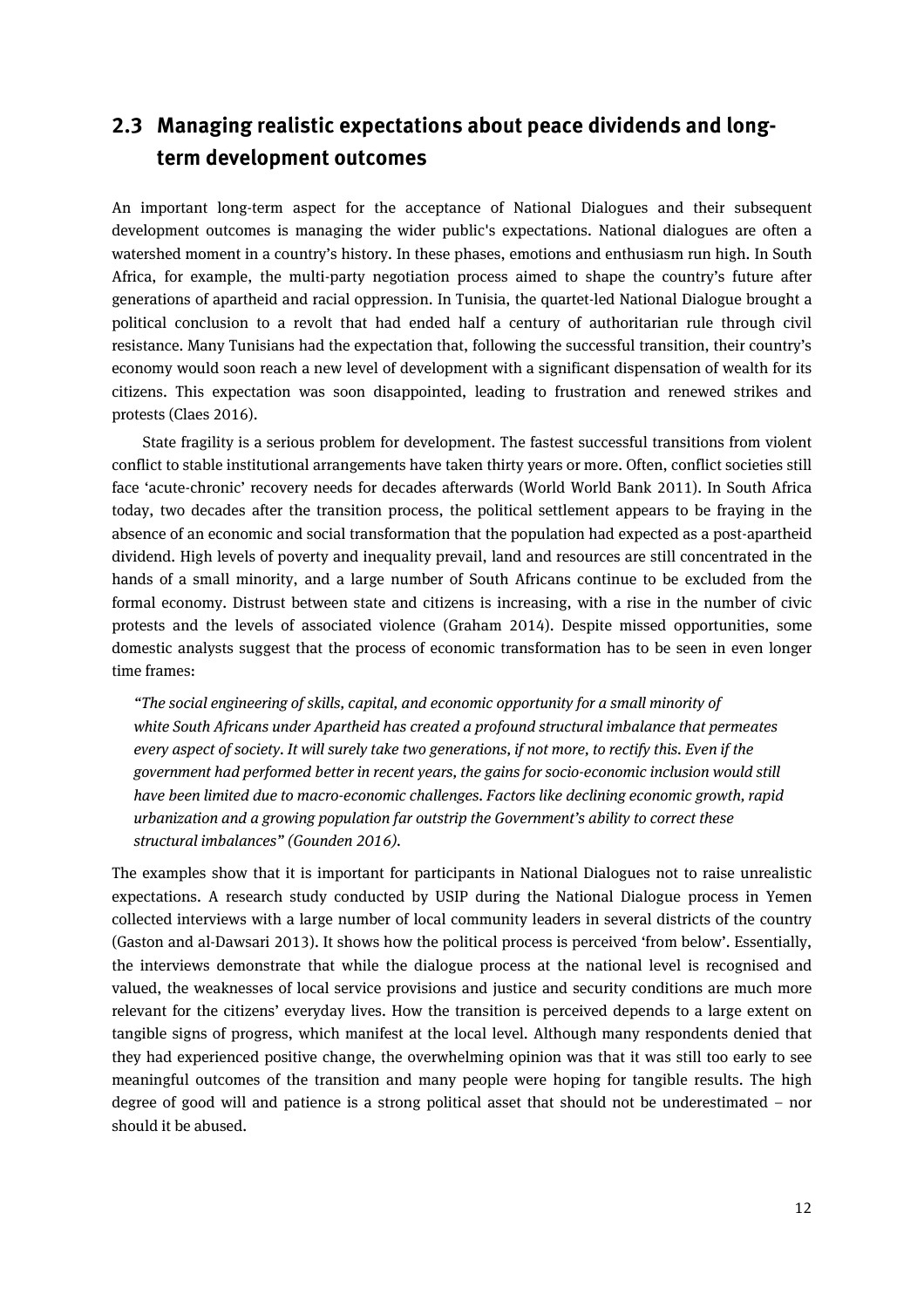# 3 External Development Actors and National Dialogues

Although National Dialogues are in essence nationally owned processes, there is a significant degree of influence from external actors, defined as parties "without direct participation in the dialogue, or a direct stake in the outcomes of the processes" (Siebert, Kumar and Tasala 2014, 36). It is useful to distinguish between external political/diplomatic actors and external development actors. The political realm includes the UN through its Security Council decisions, special representatives and envoys, agencies and programmes, and regional organisations such as the African Union and the Gulf Cooperation Council, and influential governments with global or regional reach that see their own interests at stake (e.g. USA, EU, India, China and the Gulf States). The variety of organisations reflects the range of development aid approaches (see Table X). It includes financial institutions such as the IMF and World Bank, bilateral development funds and agencies, and NGOs.

A division of roles between diplomatic and international development actors used to be wellestablished. When a conflict became ripe for resolution, international diplomats would assist the parties in negotiating an end to violence. After a political agreement, development organisations would enter and assist in reconstruction and development efforts during the war-to-peace transition. As the conflict theatres of the 21st century have become more complex and prolonged, the relationship between political and development actors has changed as well.

A response to these new realities has been a higher level of integration between political mediation, peacekeeping, humanitarian aid and development. Particularly in the context of National Dialogues, which are not merely understood as a tool to end violent conflict but rather aim to create new political, social and economic foundations of a society, added complexities and a larger variety of actors make conflict resolution more difficult and time-consuming. Therefore, it is vital that development actors enter at an early stage and seek close coordination with diplomats and political actors, steering attention and resources towards the creation of peace dividends in order to prevent a relapse into conflict. Interviews with practitioners from various countries suggest that diplomats and development actors have understood this paradigm shift, and pragmatic means of coordination increasingly exist. Yet a compartmentalisation remains between political affairs and development issues in the structures of many international organisations and governments, which may lead to conflicts over competency, leadership and funding. Such gaps and divisions need to be bridged in order to provide effective support to National Dialogues.

### **3.1 Motivations and strategies of external development actors**

Not all external development actors that operate in fragile or post-conflict countries choose to set their focus on conflict or dialogue-related issues. At times, development actors may be risk-averse and choose to avoid an engagement in what they regard as political issues that are outside of their mandate and would pose risks to their work. This perspective, however, appears to be shifting as more development organisations realise that their work has a political dimension, hoping that a constructive engagement with political settlements has the potential to prepare better aid strategies, in particular for post-conflict reconstruction (Wennemann 2010). The motivation of international development agencies to engage in National Dialogues is informed by several factors, which include the overall development discourse and practice, perceived windows of opportunities and geostrategic considerations.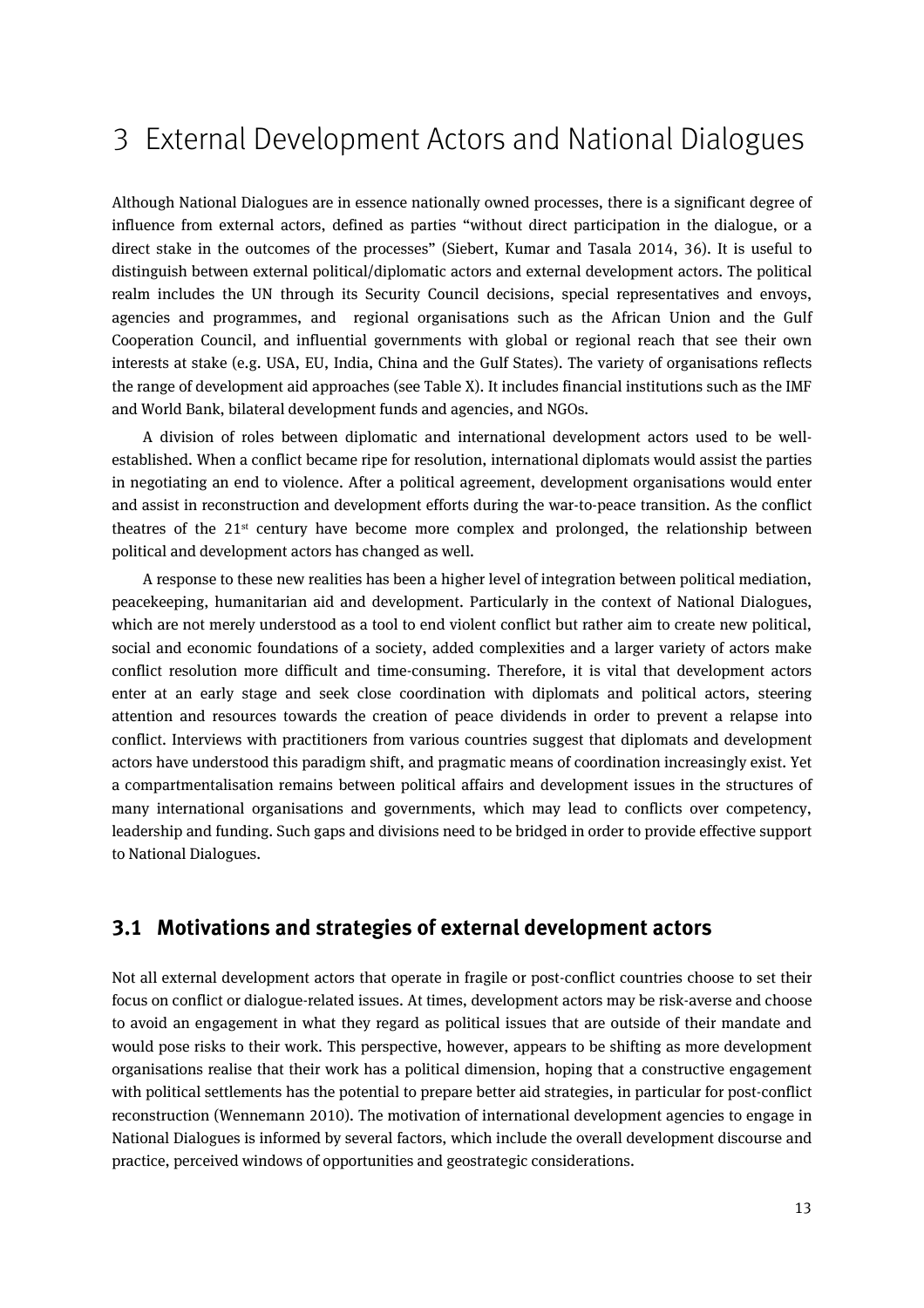### **3.1.1 Changes in development discourse and practice**

The now well-established 'do no harm' discourse (Anderson 1999) has contributed to a sense among development practitioners that it is difficult to remain entirely apolitical and uninvolved in the face of conflict and fragility, and in recent years approaches that aim to 'think politically' have entered the mainstream of development discourse and practice. These approaches emphasise the importance of working with diverse coalitions and interests and gaining a deep understanding of historical legacies and local political realities (Booth and Unsworth 2014; Leftwich and Wheeler 2011). Today, good development practice in conflict and fragility includes working *on* and working *in* conflict. The former includes active contributions to the management and transformation of conflicts, which are regarded as critical stumbling block that stifle development gains. These contributions focus on more technical issues, while proactively mitigating risks and avoiding unintended negative consequences of external interventions in conflict areas (Goodhand 2000).

Responding to state fragility has become an important priority for international development discourse and practice in the 21st century. OECD figures show that official development aid (ODA) to fragile countries has increased significantly in the past decade. Since 2007, the majority of ODA has been allocated to countries on the Fragile State Index (OECD 2015). This reflects the recognition of a growing gap between countries with functioning institutions that have vastly improving development indicators, and fragile countries with reduced state capacities that are left behind and where wars and poverty appear to concentrate. However, there are large geographic imbalances in the distribution of ODA to fragile countries, which are based on major donor countries' geostrategic considerations. Between 2003 and 2012, 22% of all ODA to countries on the Fragile State list has gone to Afghanistan and Iraq, commensurate with military expenditure. On the other hand, there are fragile states such as Nepal, Chad and Niger, which are described as "aid orphans" or "potentially under-aided countries".

### **3.1.2 Utilising windows of opportunities**

International development actors tend to support National Dialogues when they regard them as windows of opportunity for sustainable political change. The 'Arab Uprising' renewed the interest in National Dialogues as a methodology for nationally owned, inclusive peacemaking – although, essentially, only Yemen and Tunisia have so far undertaken such a process. It appears that international development organisations' interest in providing financial and technical support for National Dialogues is increased when there is a real sense of a substantial political transition taking place, e.g. after the Arab Spring in the Middle East and North Africa, since the beginning of the democratic transition in Myanmar, or during the first wave of National Dialogue processes after the end of the Cold War.

### **3.1.3 Geostrategic interests**

Regional or global powers' geostrategic interests certainly impact on their priorities for development assistance, as the targeting of ODA on countries such as Afghanistan and Iraq shows. Geostrategic considerations also have a bearing on the allocation of development assistance to National Dialogue processes as a means to create stable political settlements. The regional and global spillover effects of instability in North Africa and the Middle East have attracted new attention from donors, especially from Europe, and development aid tends to be geared increasingly towards mitigating conflict costs and creating peace dividends. The European Union and its member states have recently set up a range of programmes to promote stability in the MENA region and to reduce push factors of irregular migration. One of the focal areas for these programmes is support for political dialogue and peacebuilding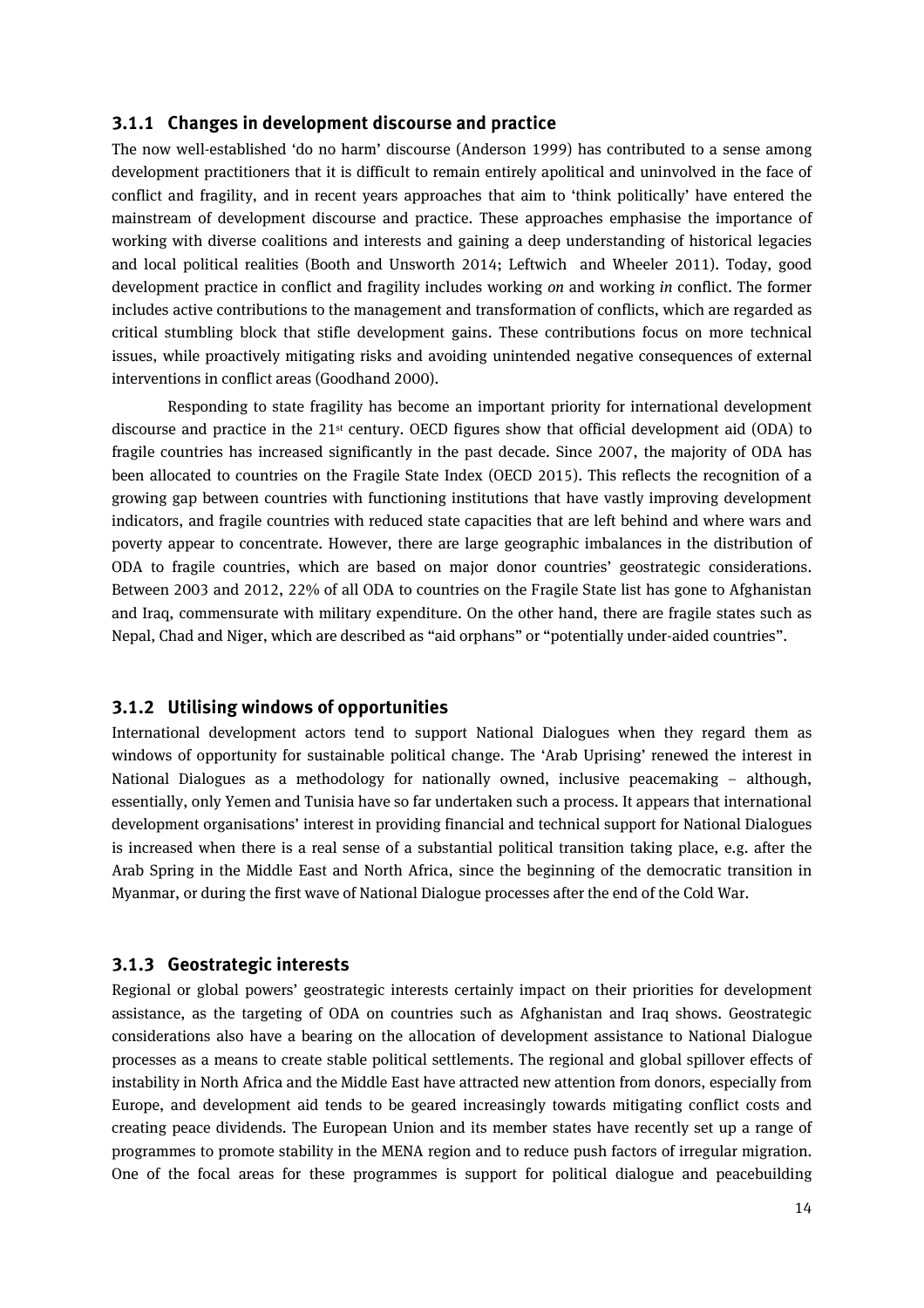processes (European Commission 2016a). Tunisia, for instance, entered a 'privileged partnership' with the EU in the wake of the 2011 revolution and in 2015 entered negotiations on a Deep and Comprehensive Free Trade Agreement. The EU states as its rationale its "commitment to supporting Tunisia's transition as it tackles a number of interrelated challenges in a fragile regional context: the consolidation of democracy (primarily by implementing the Constitution of January 2014), difficult socioeconomic conditions (including high youth unemployment) and the terrorist threat" (European Commission 2016b).

### **3.2 External actors' contributions to National Dialogue processes**

External development actors can provide contributions to National Dialogues at various stages and levels of the process (see figure below). Throughout the process, external development actors should offer incentives for dialogue and ensure that their work is aligned with national development priorities. A core concern should be that political relationships are normalised, security dilemmas and commitment problems are resolved, and root causes of conflict are addressed – throughout the National Dialogue process and crucially also in the long-term implementation of agreements (Joshi and Quinn 2015). This section will give an overview of the most common approaches.

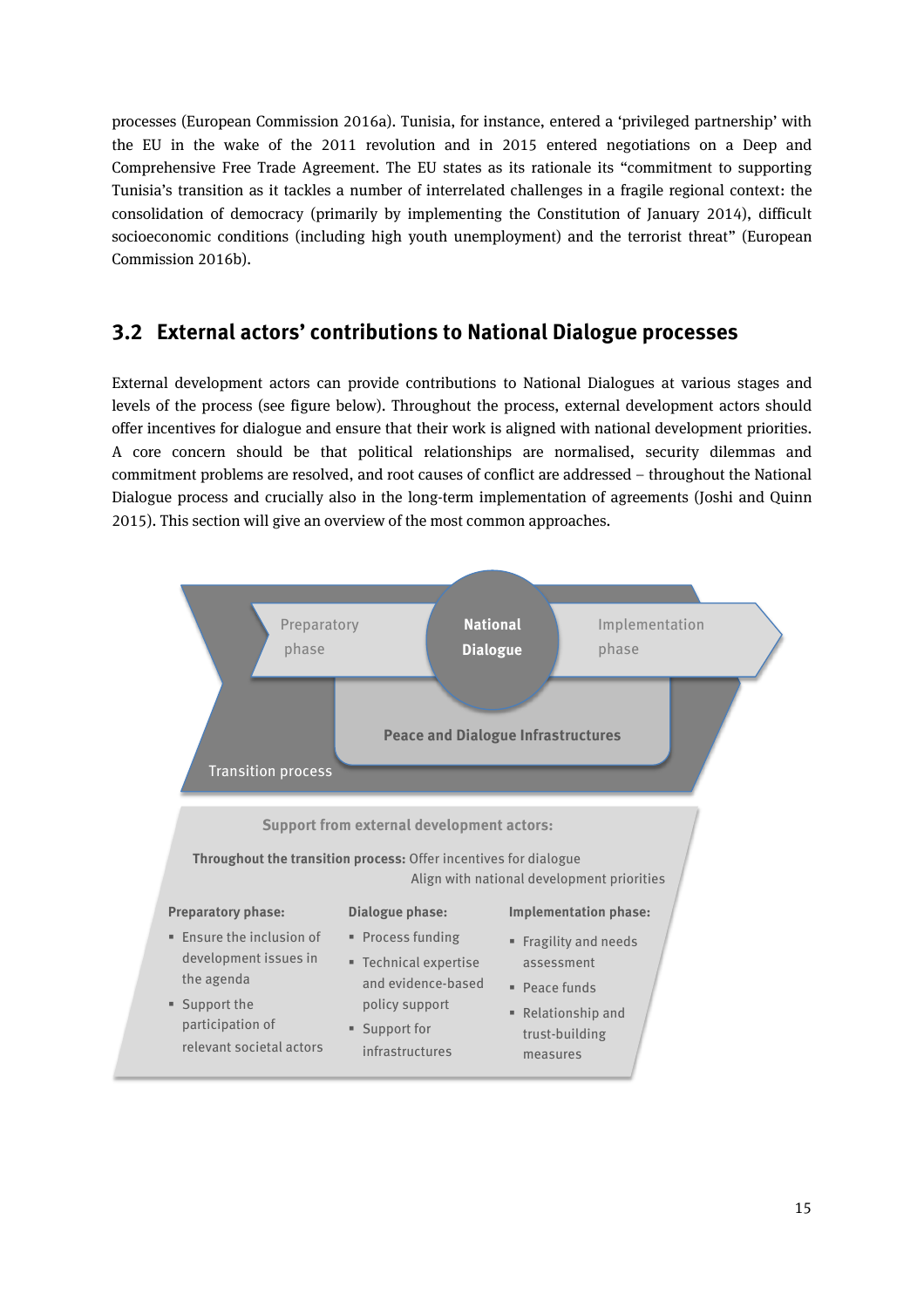### **3.2.1 Incentives for dialogue**

International aid can assist in providing incentives for dialogue and cooperation at all stages of the process. A unified position of external actors most effectively creates incentives, as it reduces the alternatives to a negotiated agreement for elites and key decision-makers. In Yemen, this was one of the strongest safeguards for the participation of the country's major stakeholders in the National Dialogue Conference:

*"International support has accompanied Yemen's political settlement since its inception. Members of the UN Security Council visited Sana'a in January 2013 demonstrating the attention the Security Council gave Yemen. The unified position of the international community towards Yemen has been one of the strongest guarantees for a peaceful transition. This unified approach was manifested through the work of the G10 committee of ambassadors, which was formed to safeguard the process of transition. The G10 is composed of a group of ten ambassadors of the permanent five members of the UN Security Council, the GCC and EU. Other EU states such as Germany provided technical expertise to support the NDC and the transition process in general." (Hassan and Eshaq 2014)*

However, the provision of incentives towards dialogue and political settlement by external actors is not without controversy. Peace conditionalities and sanctions have the potential to 'muscle' potential spoilers into participation or agreement. At times this may be necessary – especially when the protection of civilians is at stake – but these approaches will almost certainly have a negative bearing on the process (Planta, Prinz and Vimalarajah 2015, p. 13)

The National Dialogue in Tunisia is an example where international cooperation operated at the razor's edge between nudging stakeholders towards the tipping point for a political settlement and contributing to a politicisation and polarisation of the process: In September 2013, at the height of the political crisis caused by the impasse in the constitution-making process, the IMF decided to delay a much-needed tranche of a USD 1.7 billion loan to the country. Some within the troika government saw this as a direct attempt to further weaken the government's standing and to cause its collapse. Shortly afterwards, the troika government agreed to the roadmap proposed by the quartet of civil society organisations, leading to the resignation of the Prime Minister and a National Dialogue. At the conclusion of the National Dialogue in December 2013 and the formation of a new government, the IMF released more than USD 500 million of the loan that had previously been blocked, and the European Union provided an additional EUR 250 million in macro-financial assistance. Some regarded the delay and subsequent release of funds as a decisive factor that led to a solution to the political crises, while others regarded it as political blackmail intended to push the government to resign (Thornton 2014).

### **3.2.2 Alignment with national development priorities**

With the Paris Declaration on Aid Effectiveness in 2005 and the subsequent Accra Agenda for Action, donor countries under the OECD umbrella confirmed their commitment to a better partnership with recipient countries in order to enhance the effectiveness of development cooperation. In particular, donors agreed to an alignment of international aid behind recipient countries' own strategies for poverty reduction, using local institutions and systems for external support. Fragile and conflict-affected countries, however, are difficult environments for international aid and the context poses challenges to the principles of ownership and alignment. Institutions and absorptive capacities for aid in these countries tend to be low and they are often ill-served by supply-driven approaches. In the absence of strong in-country leadership and a functional administration, there is a tendency for donors to bypass governments and to establish parallel structures and budgets.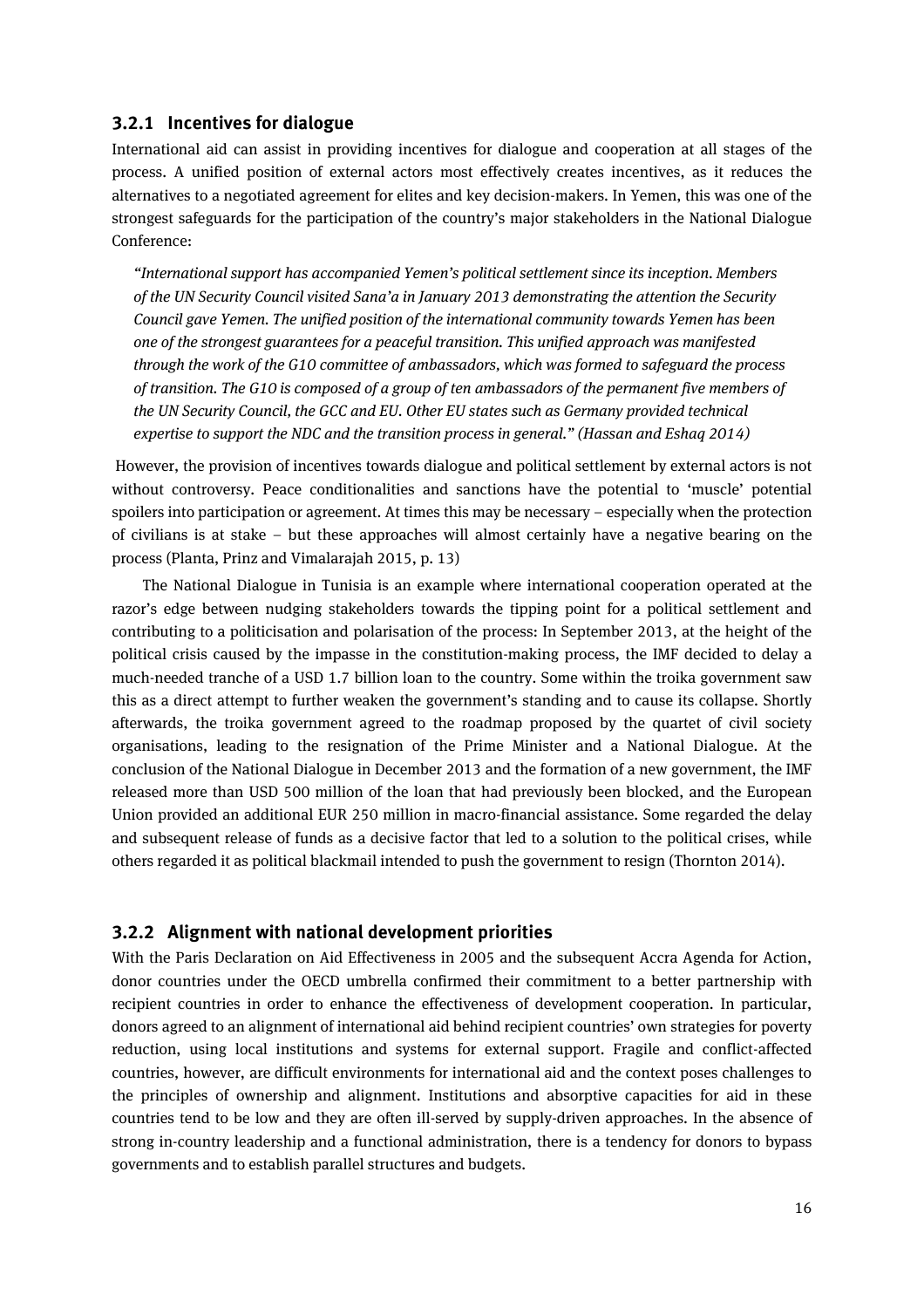The New Deal for Engagement in Fragile States offers a novel avenue for a more equitable partnership between donor countries and fragile states. The New Deal aims to establish a development architecture that supports the foundations necessary to build peaceful states and societies. At the core of the New Deal are five Peacebuilding and Statebuilding Goals (International Dialogue on Peacebuilding and Statebuilding 2011). The five goals are:

- 1) Legitimate Politics *Foster inclusive political settlements and conflict resolution*
- 2) Security *Establish and strengthen people's security*
- 3) Justice *Address injustices and increase people's access to justice*
- 4) Economic Foundations *Generate employment and improve livelihoods*
- 5) Revenues and Services *Manage revenue and build capacity for accountable and fair service delivery.*

The New Deal has been well-received by donors and the governments of fragile states alike, not least because the process was initiated by recipient governments, which demanded that international aid should better reflect the specific challenges posed by state fragility. However, initial impact assessments of the New Deal suggest that with very few exceptions, donors have not significantly increased their aid allocation towards the Peace and Statebuilding Goals (PSG) so far.

The first of the New Deal's five goals– fostering inclusive political settlements and conflict resolution – is of the highest relevance in the context of National Dialogue processes. A recent independent review attempted to gather initial evidence of how donors support PSG 1 for legitimate politics (van Veen et al. 2017). The authors found that the fragmented and highly contested nature of politics in fragile societies still poses a significant challenge for external actors. They recommended three shifts in the programming of development assistance that will allow donors to make more meaningful contributions to inclusive political settlements and conflict resolution.

Firstly, donors should improve their capabilities for understanding the domestic politics of fragile societies. External interventions to promote inclusive and legitimate politics risk doing more harm than good if they are not based on a thorough understanding of the political context. External actors are therefore encouraged to improve their tools for socio-political analysis, and to find better ways to absorb such knowledge and to establish the necessary human resources on the ground. Secondly, donors should orient themselves more towards outcomes and political substance of their interventions rather than focusing too much on input and process. According to the authors, development-oriented outcomes may be more successfully achieved by working through established political processes – even if they are illiberal – than delivering a standardised liberal political support package. Thirdly, the authors encourage donors to engage much more beyond the national representatives of the state to promote inclusive and legitimate politics. This includes the promotion of local conflict resolution initiatives to foster legitimacy and inclusivity from the bottom up, as well as supporting social and political forces that are not part of the establishment in order to enhance the capacities for peaceful social contestation.

### **3.2.3 Technical expertise, evidence-based policy support with a focus on development**

While external expertise in facilitation and process management is often provided by international organisations (e.g. UN Mediation Support Unit) or specialised NGOs, development agencies can provide additional support and complementary input. They often have a longstanding presence in-country and possess a profound understanding of the social and political context. This is of high relevance in order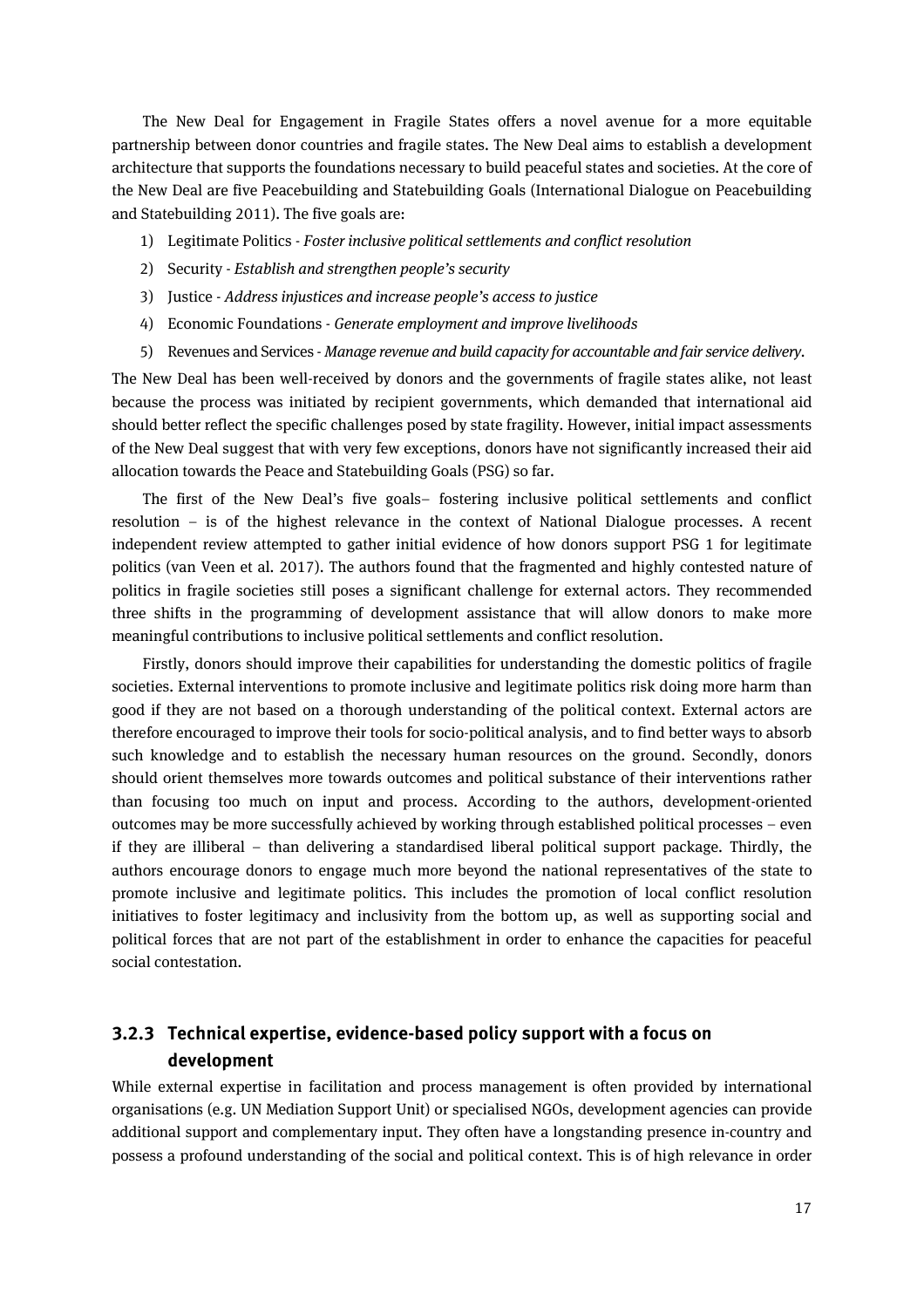to find entry points to support a National Dialogue, which depends not only on high-quality technical expertise but also equally on interpersonal and engagement skills.

External technical expertise may provide management and thematic inputs to the participants in National Dialogues. Process management experts can assist by providing options, introducing innovative methodologies, and providing comparative perspectives from other contexts. Subject matter experts can provide input on certain thematic areas, e.g. constitution-making. Technical support may also include formal training for participants in relevant aspects of the process, as well as coaching for individuals and groups. Coordination is key in particular for international organisations that offer technical support for peace and dialogue processes. With a large number of specialised agencies and NGOs, the field is highly crowded and the supply of external support far exceeds the demand. At the initiation of the National Dialogue in Myanmar, for instance, a coordination meeting for international cooperation saw the participation of over 120 organisations (Siebert et al. 2014).

A good example of how established cooperation between countries can add value to National Dialogues is the Swiss engagement in Nepal. Switzerland was one of the first countries to provide development assistance to Nepal in the 1950s, which has resulted in a highly respected and trusted relationship between the countries. At the beginning of the transition process in 2005, this relationship allowed Switzerland to dispatch a peacebuilding advisor in order to establish rapport with and between the conflict parties. The support intensified gradually into problem-solving workshops, assistance to local facilitators, and the joint establishment of peace infrastructures such as the Nepal Transition to Peace Institute (Stürzinger 2015).

German development cooperation, with its focus on capacity development and institutional support, has been able to build up substantive experience in promoting peace settlements in a range of countries. This includes individual and institutional capacity development for conflict parties and facilitators of dialogue, the establishment of networks and alliances, and the creation of space for dialogues with a multi-track and multi-issue focus. The technical development agency GIZ has been able to work with ministries and peace secretariats in countries such as Yemen, Mali, Malawi, Colombia, Afghanistan and Guatemala. It has also contributed to regional cooperation mechanisms and mediation support structures of international organisations such as the African Union and the Southern African Development Community. On track 2 and 3, Germany deploys Civil Peace Service staff, who support local and non-governmental organisations in order to reinforce civil structures for peaceful conflict resolution (Vimalarajah 2012).

Development actors can also provide external expertise to enhance evidence-based policy-making in the context of National Dialogues. This is important to allow participants of National Dialogues to make informed choices and to foster realistic expectations among the wider population about the development prospects and peace dividends that follow from political settlement. World Bank and regional development banks are experienced in providing National Dialogue processes and their stakeholders with relevant economic data to make informed policy choices. In Yemen and Libya for example, this has included public expenditure reviews, poverty data, information on institutional options, e.g on wealth sharing, decentralisation choices, and option papers on demand (Bartu 2014).

### **3.2.4 Process funding**

The planning of National Dialogues can incur significant costs. The budget of the National Dialogue in Yemen was reported to amount to USD 37 million per year. The National Dialogue in Myanmar was billed at a similar level, with costs of USD 35 million USD (Siebert et al. 2014). For developing countries in particular, this is a heavy load to shoulder and financial assistance from donors is often requested.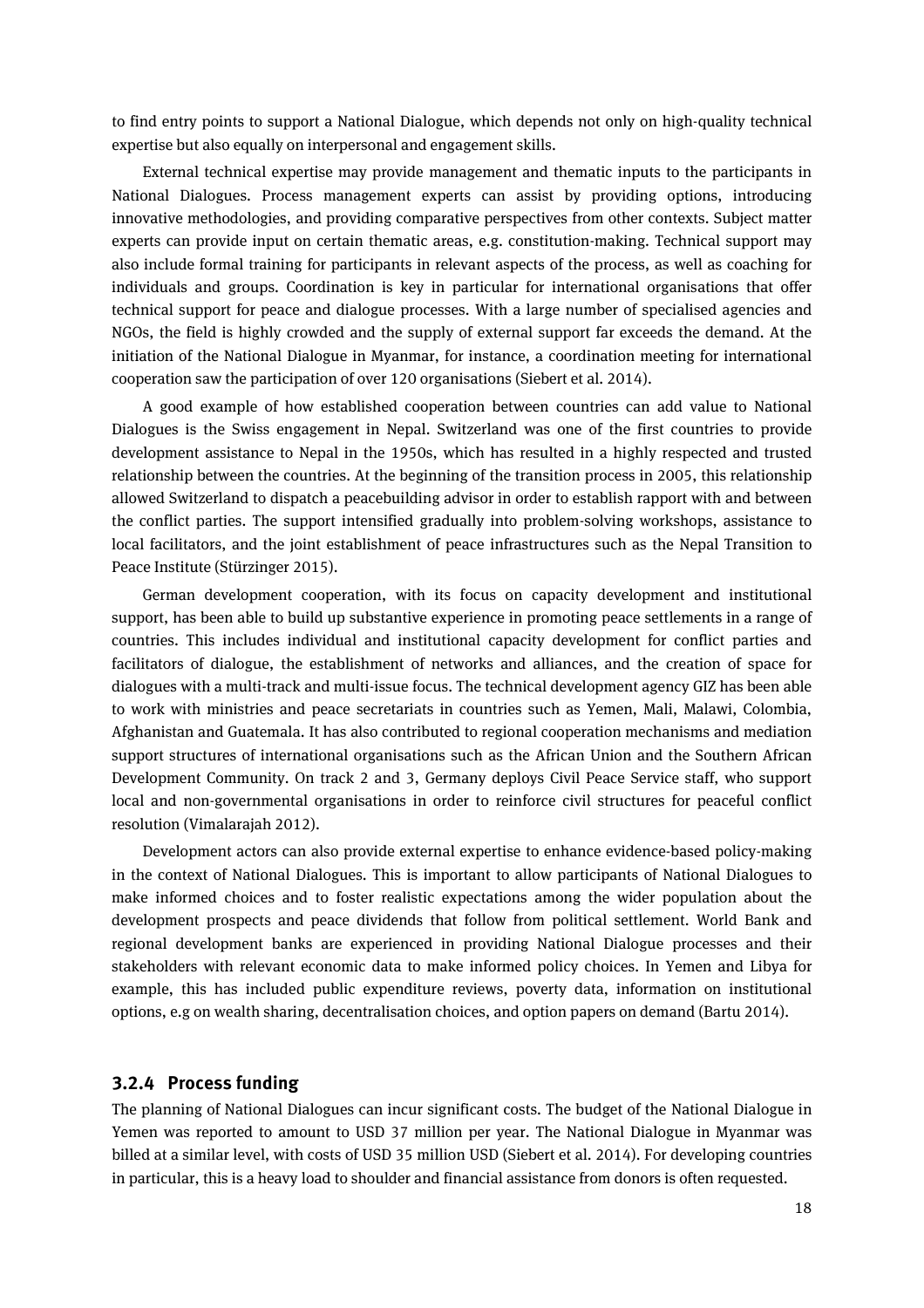Development actors should proceed with caution in order not to compromise the local ownership and legitimacy of the process, particularly in countries that are heavily donor-reliant. Mali, which is currently in the planning process of National Dialogue, depends on donor funds for the majority of its national budget. The heavy dependency on foreign aid has led Malians to accuse the government of squandering aid funds and seeking the approval of donors over the interests of the public (Bleck 2011). Against this backdrop, external development actors make efforts to tread carefully in the current peace process. External technical advisors take the position that a National Dialogue with a limited scope is preferable to a process that is perceived by the population as overly donor-reliant (Kante 2016).

#### **3.2.5 Support for peace and dialogue infrastructures**

Peace and dialogue infrastructures refer to domestic governmental and non-governmental structures and financial systems whose aim is to support National Dialogues and other forms of peace and dialogue processes. They can be established at any stage and any level of peace and dialogue processes. Their possible functions include capacity-building and advisory services, communication and facilitation between conflict parties and stakeholders, and the implementation, monitoring and coordination of activities. Some of the possible elements of peace and dialogue infrastructures include peace ministries, national steering committees and peace secretariats, consultative dialogue platforms, think tanks andr backchannel structures (Hopp-Nishanka 2012).

The role of external development actors in the context of peace and dialogue infrastructures revolves mostly around technical assistance. Development agencies may support organisational development processes for the establishment of structures, deploy technical advisors or provide logistical or financial support. Here, too, alignment is key for international actors as peace infrastructures are most effectively designed by national stakeholders themselves. Authentic structures and common spaces can act as an "immune system" that strengthens a society in transition from within (Siebert 2014, 37).

In the case of Nepal, the peace infrastructure beyond the National Dialogue itself includes the Ministry of Peace and Reconstruction, which was established to manage and strengthen the all-party talks and peace process; the Peace Secretariat, which helped to facilitate the National All-Party Talks until 2010 and also organised regular dialogues with civil society and the media; and prior to that the Peace Negotiation and Coordination Secretariat, which institutionalised peace negotiations at an early stage. The ongoing Nepal Transition to Peace Initiative continues to provide a safety net for cooperation among the main political stakeholders (Siebert 2012).

As in any other area related to National Dialogues and political settlements, external development actors must recognise that they operate in a political arena and think politically about their support. In Myanmar, the EU support to the government's Myanmar Peace Centre, which was established for the neutral management and facilitation of the National Dialogue, was challenged by local civil society actors, who saw it as an attempt to impose the government's agenda (Yawnghwe 2014). After the 2015 elections, the new government of Myanmar sought to take control of the National Dialogue process and to reorganise the Myanmar Peace Center under its own direction.

#### **3.2.6 Fragility and needs assessments**

It has become an established practice for internal and external development actors to jointly conduct post-conflict needs assessments in parallel to peace negotiations. The assessments serve to conceptualise, negotiate and finance a shared strategy for post-conflict recovery and war-to-peace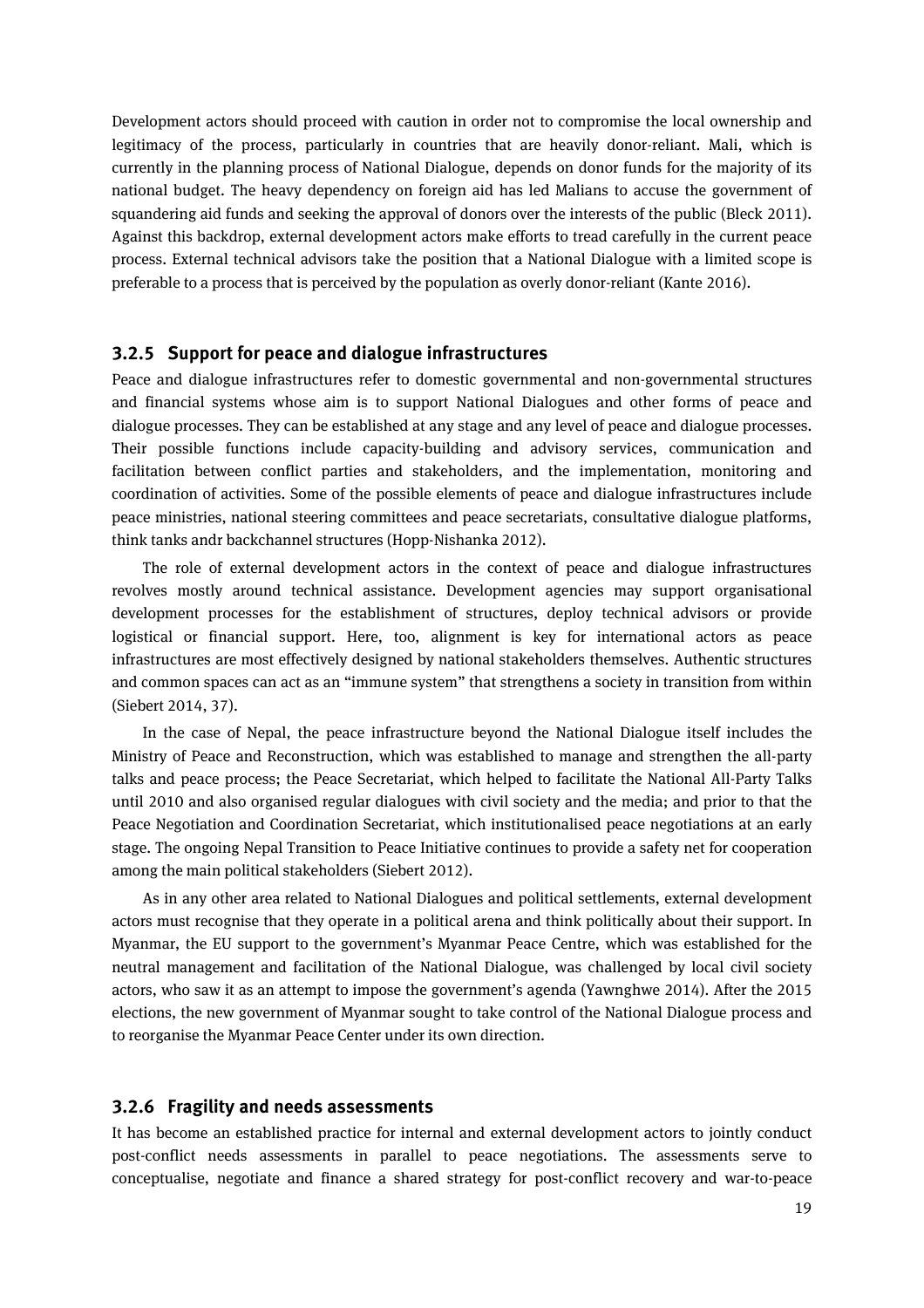transitions (World Bank and UNDP 2007). The New Deal has introduced inclusive and participatory fragility assessments as a related tool. The purpose is to generate a better understanding of the sources and drivers of fragility from the perspective of the country's citizens. Such assessments may also explore opportunities for action based on shared analyses of scenarios that may arise. In the context of National Dialogues, a fragility assessment can set priorities and targets for addressing the root causes of conflict and fragility. Development partners can support participatory fragility assessments through the provision of technical assistance, but more crucially, the assessment should serve as a guideline for the alignment of their own priorities to those of national stakeholders (International Dialogue on Peacebuilding and Statebuilding 2015). Project-type intervention should consider if fragility assessment could benefit the design of project priorities. At the very least, development partners should conduct peace and conflict impact assessments in their intervention areas in order to ensure a conflict-sensitive approach.

#### **3.2.7 Multi-donor trust funds**

Multi-donor trust funds, which pool financial support for fragile and post-conflict countries, present a good opportunity for funding post-conflict development and reconstruction on the basis of the mutual accountability principle. Recipient governments benefit from the strategic alignment of donors to their development strategy and from increased predictability of funding. Donors profit from a reduction of fiduciary and political risks and a higher degree of transparency and accountability, facilitated through formal steering committees, progress reports and financial data. Crucially in the context of political transitions, trust funds provide flexibility for donors and recipients and allow a change of funding areas and channels should new challenges arise (World Bank 2007).

Existing evaluations of multi-donor trust funds indicate that in most cases, funds contributed positively to the harmonisation between donors and the effectiveness of aid. However, existing multidonor trust funds show a mixed record in terms of country ownership and the alignment with national and local development priorities. The reasons seem to include a lack of adaptation to the political environment and security concerns, a lack of involvement of national governmental and civil society stakeholders in the design of the fund, and a lack of donor trust in governments and agencies that are viewed as weak or corrupt (Barakat, Rzeszut and Martin 2012).

From the perspective of National Dialogues and political settlements, the Somalia Development and Reconstruction Facility (SDRF) under the Somali Compact provides an instructive example. The SDRF was established in 2014 on the basis of the New Deal for Engagement in Fragile States with the intention of piloting the New Deal principles of local ownership and donor coordination. Somalia has been in the process of finalising a provisional constitution by 2016. This made the establishment of the Somali Compact politically sensitive, as it could have significant implications for the negotiations and trustbuilding surrounding the new political settlement. Despite setbacks including a central bank scandal, the SDRF was implemented in a manner which allows the federal government of Somalia to guide peacebuilding and statebuilding activities funded through the Somali Compact. The SDRF is directed by a common Financial Governance Committee, which was established to restore donor confidence in the government's capacity and willingness to tackle corruption. The Somali Compact has been described as a "paradigm shift" in national leadership and ownership of priorities in transition from fragility (Hearn and Zimmerman 2014).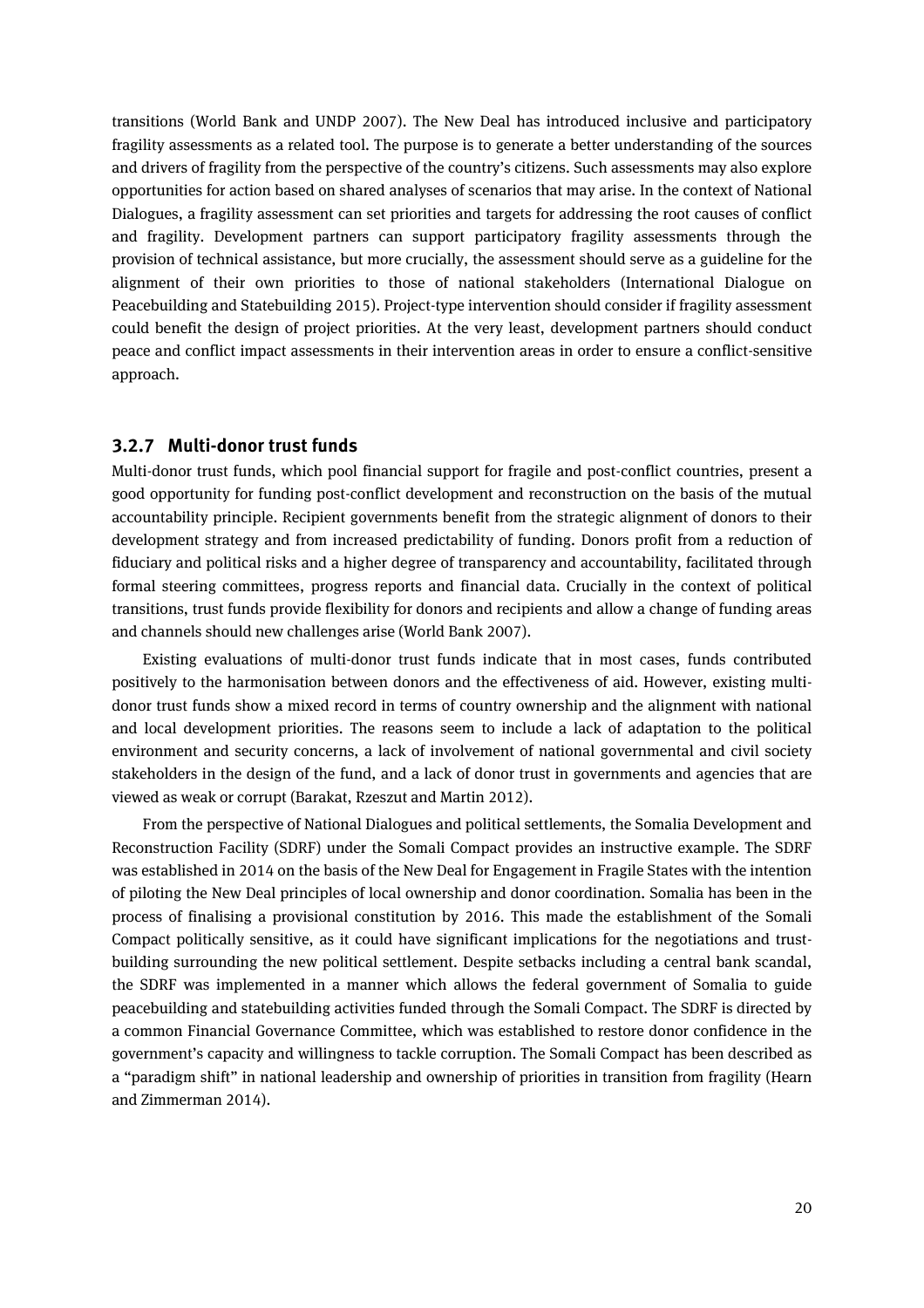### **3.2.8 Long-term focus on trust-building measures and reconciliation**

Relationship- and trust-building is not frequently referred to as a requirement at the beginning of dialogue and negotiation. Yet it is in the implementation phase of a political settlement when newly established relationships are normalised and where security dilemmas and commitment problems must be resolved. A security dilemma arises when one actor distrusts the commitment of others to uphold an agreement that has been forged between them. These security fears may lead to escalations and the use of force, even if none of the parties considers this as their preferred option and the goals between them are in principle compatible. Security dilemmas need to be resolved if a political settlement is to be sustainable (Babbitt, Chigas, and Wilkinson 2013).

External actors can become important third parties to facilitate confidence-building measures in order to resolve security dilemmas. Such measures may include impartial monitoring, e.g. in the case of human violations, or bringing parties together in low-entry cooperation formats that allow them to test each other's intentions and commitments. Especially following an elite-dominated political settlement, such trust-building measures will be required to resolve security dilemmas at lower levels of society. Development programmes that work *in* but not directly *on* the implementation of political settlements can and should include confidence-building measures in their work as well. Development actors would engage in an analysis of their local context and identify connectors that may assist in resolving security dilemmas and building trust in their area of intervention.

# 4 Concluding Remarks

The present article looked at National Dialogues from a development angle. The overarching question was how National Dialogues, as a means to reach a new political settlement after conflict, can go beyond pure power brokerage and focus on development outcomes. The creation of tangible peace dividends for the public at large is crucial if National Dialogue processes are to succeed and create lasting results. However, political and security dilemmas, tight deadlines, high external pressures and demands made by elites and potential spoilers reduce the space for the negotiation of development issues in National Dialogues. An active role for civil society actors, contestations by political movements, and the inclusion of constituent groups such as women and young people have shown to be 'torch bearers' for bringing development issues into National Dialogue processes. From an international development practitioners' point of view, an engagement in National Dialogues requires a high degree of alignment with national ownership as well as trustful cooperation with political actors and peacemakers. Development actors would do well to focus on the unique contributions that they can make to National Dialogue processes. Development approaches that think and act politically and are mindful of local contexts will be most likely to make an impact in the politically sensitive context of National Dialogue processes. Initiatives such as the New Deal are based on this thinking and offer innovative opportunities for development partnerships that are waiting to be harnessed.

This article separated development concerns from the core political nature of National Dialogues, in order to extract practical insights and orientation points for practitioners. In reality, the distinction between political and development dimensions is of course much less neat. Decisions that determine the future development of a country emerging from conflict depend to a large extent on the interests of local elites and the political and economic concerns of powerful regional and global players. The notion of a political settlement, which organises political and economic power and the allocation of resources, was introduced at the beginning of this article and it is useful to reconsider it in closing. If development issues are regarded as add-ons in National Dialogue processes, they will always come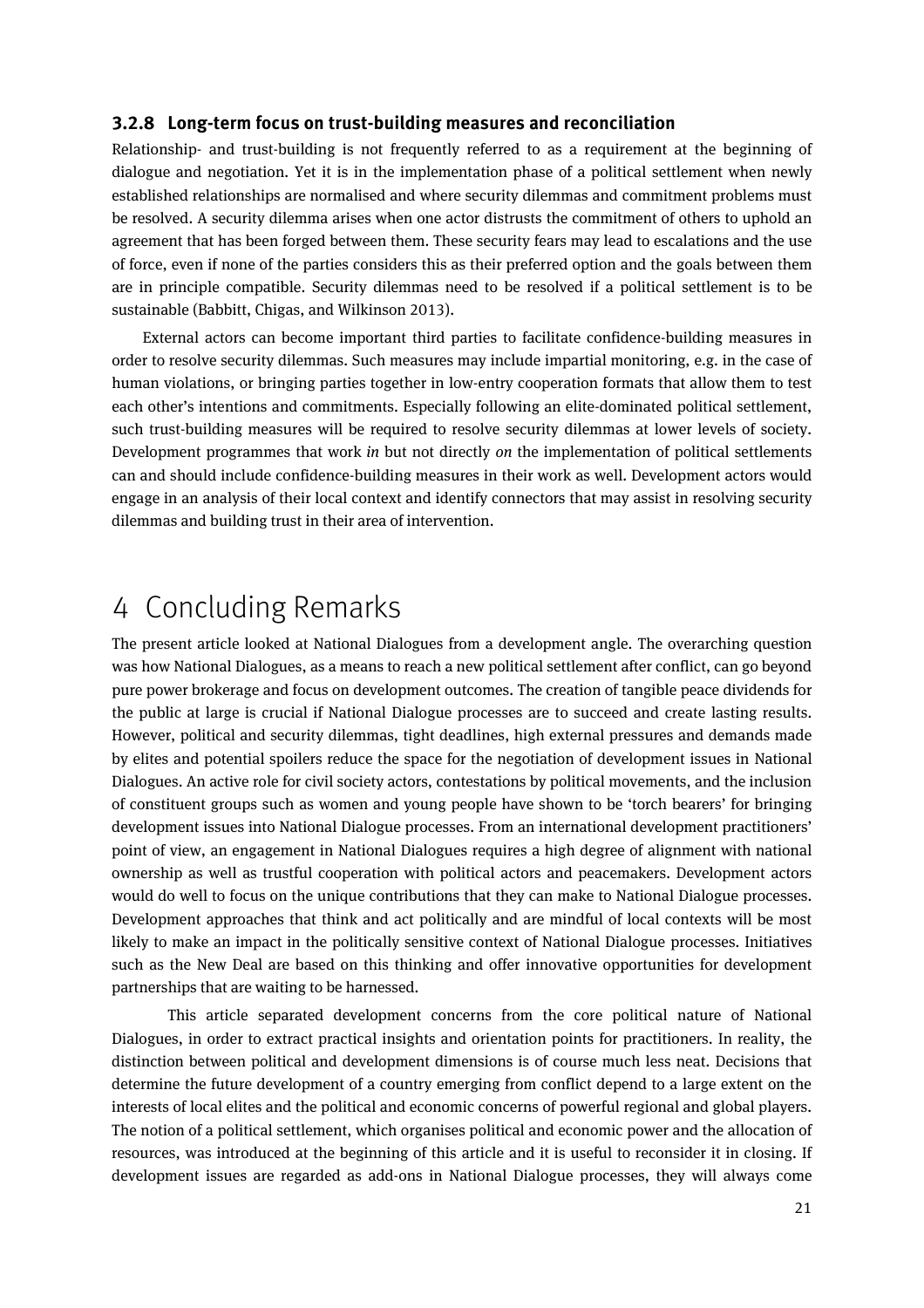second. National dialogues by their very nature need to be considered a key factor for development. They structure and regulate the access to political and economic resources far into the future. Resolute political leadership that creates development opportunities at every step of the process is needed to craft outcomes that create a basis for economic development and social justice.

# 5 Bibliography

- Addison, Tony, Rachel Gisselquist, Miguel Niño-Zarazúa and Saurabh Singhal 2015. Needs vs. Expediency: Poverty Reduction and Social Development in Post-Conflict Countries. CRPD Working Paper No. 24. Leuven: KU Leuven.
- Anderson, Mary B. 1999. Do No Harm: How Aid Can Support Peace or War. Boulder, CO: Lynne Rienner Publishers.
- Babbitt, Eileen, Diana Chigas and Robert Wilkinson 2013. Theories and Indicators of Change: Concepts and Primers for Conflict Management and Mitigation. Washington, DC: USAID.
- Barakat, Sultan, Kathryn Rzeszut and Nick Martin 2012. What is the track record of multi donor trust funds in improving aid effectiveness? An assessment of the available evidence. London: EPPI-Centre, Social Science Research Unit, Institute of Education, University of London.
- Bartu, Peter 2014. Governance challenges during political transitions. Paper presented at the Exploring the Role of the World Bank in Supporting National Dialogues in Post-conflict and Transition Contexts. Roundtable Meeting of Experts and World Bank Practitioners., Nairobi.
- Bleck, Jaimie 2011. Countries at the Crossroads 2011: Mali. Washington, DC: Freedom House.
- Booth, David and Sue Unsworth 2014. Politically Smart, Locally Led Development. Discussion Paper. London: Overseas Development Institute.
- Carayannis, Tatiana, Vesna Bojicic-Dzelilovic, Nathaniel Olin, Anouk Rigterink and Mareike Schomerus 2014. Practice Without Evidence: interrogating conflict resolution approaches and assumptions. JSRP Paper 11. London: London School of Economics, Justice and Security Research Programme.
- Claes, Thomas (Programme Director, Friedrich Ebert Foundation Tunis). Personal interview by author. Tunis, Tunisia, via Skype, 30 June 2016.
- Denney, Lisa and Patrick Barron 2015. Beyond the Toolkit: Supporting Peace Processes in Asia. San Francisco, CA: The Asia Foundation.
- Drucza, Kristie 2016. Social inclusion in the post-conflict state of Nepal: Donor practice and the political settlement. Global Social Policy, 16, 1-27.
- Dudouet, Véronique and Stina Lundström 2016. Post-war Political Settlements: From Participatory Transition Processes to Inclusive State-building and Governance. Berlin: Berghof Foundation.
- Van Veen, Erwin, Véronique Dudouet, Jort Hemmer and Stina Lundström 2017. Hitting the Target, but Missing the Point? Assessing donor support for inclusive and legitimate politics in fragile societies. International Network on Conflict and Fragility (INCAF).
- Eloff, Theuns 2015. The Importance of Process in the South African Peace and Constitutional Negotiations. Pretoria: Centre for Mediation in Africa.
- European Commission 2016a. The European Union Emergency Trust Fund for Stability and Addressing Root Causes of Irregular Migration and Displaced Persons in Africa: Strategic Orientation Document. Brussels: European Commission.

European Commission 2016b. Relations between the EU and Tunisia.

Gaston, Erica 2014. Process Lessons Learned in Yemen's National Dialogue. Washington, DC: United States Institute of Peace.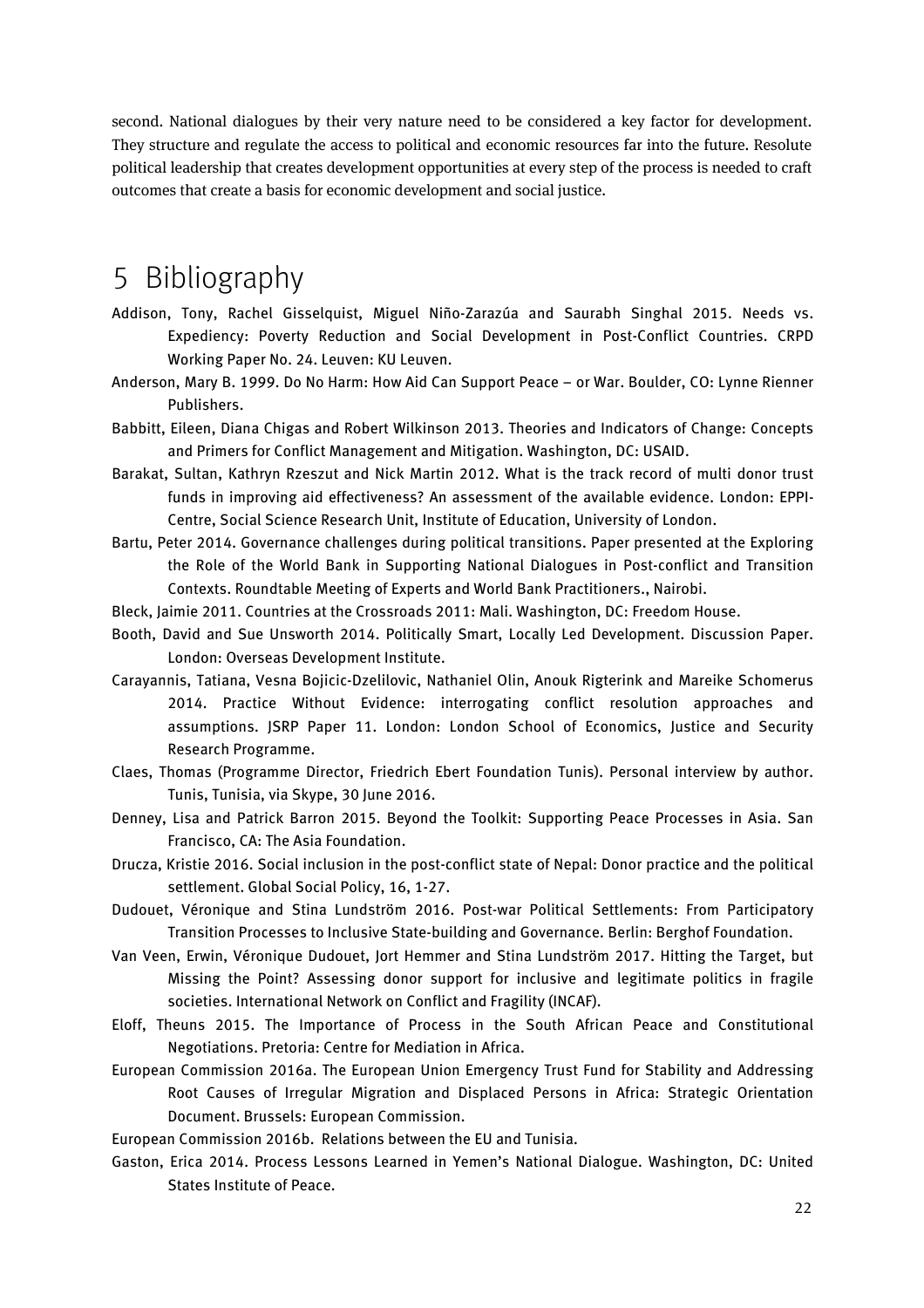- Gaston, Erica and Nadwa al-Dawsari 2013. Waiting for Change: The Impact of Transition on Local Justice and Security in Yemen. Washington, DC: United States Institute of Peace.
- Goodhand, Jonathan 2001. Conflict Assessments. A Synthesis Report: Kyrgyzstan, Moldova, Nepal, Sri Lanka. London: King's College, University of London.
- Gounden, Vasu (Executive Director of the African Centre for the Constructive Resolution of Disputes [ACCORD]). Personal interview by the author. Durban, South Africa, 28 June 2016.
- Graham, Paul 2014. The 1996 Political Settlement in South Africa: An Analysis of the Primary Strands of the Negotiations and its Most Public Actors. IPS Paper 5. Berlin: Berghof Foundation.
- Hamidi, Hannah 2015. A Comparative Analysis of the Post-Arab Spring National Dialogues in Tunisia and Yemen, African Journal on Conflict Resolution 15, 3, 11-36.
- Hassan, Ali Saif and Alia Eshaq 2014. Managing Change Following the Arab Uprising. Sana'a: Peace and Dialogue Platform.
- Hearn, Sarah and Thomas Zimmerman 2014. A New Deal for Somalia? The Somali Compact and its Implications for Peacebuilding. New York: New York University: Center on International Cooperation.
- Heibach, Jens 2011. Der Nationale Dialog als Instrument zur Konfliktregelung und politischen Transformation am Beispiel der arabischen Welt. Internationale Politik und Gesellschaft, 4, 77- 97.
- Hopp-Nishanka, Ulrike 2012. Giving Peace an Address? Reflections on the Potential and Challenges of Creating Peace Infrastructures. Berlin: Berghof Foundation.
- International Dialogue on Peacebuilding and Statebuilding 2011. A New Deal for Engagement in Fragile States. Paris: International Dialogue on Peacebuilding and Statebuilding.
- International Dialogue on Peacebuilding and Statebuilding 2015. Guidance Note on Fragility Assessment. Abidjan: International Dialogue on Peacebuilding and Statebuilding.
- Joshi, Madhav and Jason Michael Quinn 2015. Implementing the Peace: The Aggregate Implementation of Comprehensive Peace Agreements and Peace Duration after Intrastate Armed Conflict. British Journal of Political Science, 1, 24.
- Kante, Sadio (Peace and Dialogue Practitioner, Mali). Personal interview by author. Bamako, Mali, via Skype, 20 June 2016.
- Kaplan, Seth 2015. Establishing Inclusive Societies in Fragile States. Oslo: NOREF.
- Kelsall, Tim 2016. Thinking and Working with Political Settlements. London: Overseas Development Institute.
- Laws, Edward and Adrian Leftwich 2014. Political Settlements. DLP Concept Brief 1. Birmingham: University of Birmingham: Development Leadership Program.
- Leftwich, Adrian and Chris Wheeler 2011. Politics, Leadership and Coalitions in Development. Findings, Insights and Guidance from the DLP's first Research and Policy Workshop. Frankfurt: Developmental Leadership Program.
- Ministry for Foreign Affairs of Finland (ed.) 2014. National Dialogue and Internal Mediation Processes: Perspectives on Theory and Practice. Helsinki: Ministry for Foreign Affairs of Finland.
- Odendaal, Andries 2014. South Africa: Ending Apartheid Through "Self-Mediation", in Ministry for Foreign Affairs of Finland (ed.). National Dialogue and Internal Mediation Processes: Perspectives on Theory and Practice. Helsinki: Ministry for Foreign Affairs of Finland, 49-86.
- OECD 2015. States of Fragility 2015: Meeting Post-2015 Ambitions. Revised Edition. Paris: OECD.
- OECD 2016. DAC Statistics: Classification by type of aid. Available at: www.oecd.org/dac/stats/typeaid.htm.
- OECD DAC 2008. Guidance on Evaluating Conflict Prevention and Peacebuilding Activities. Paris: OECD.